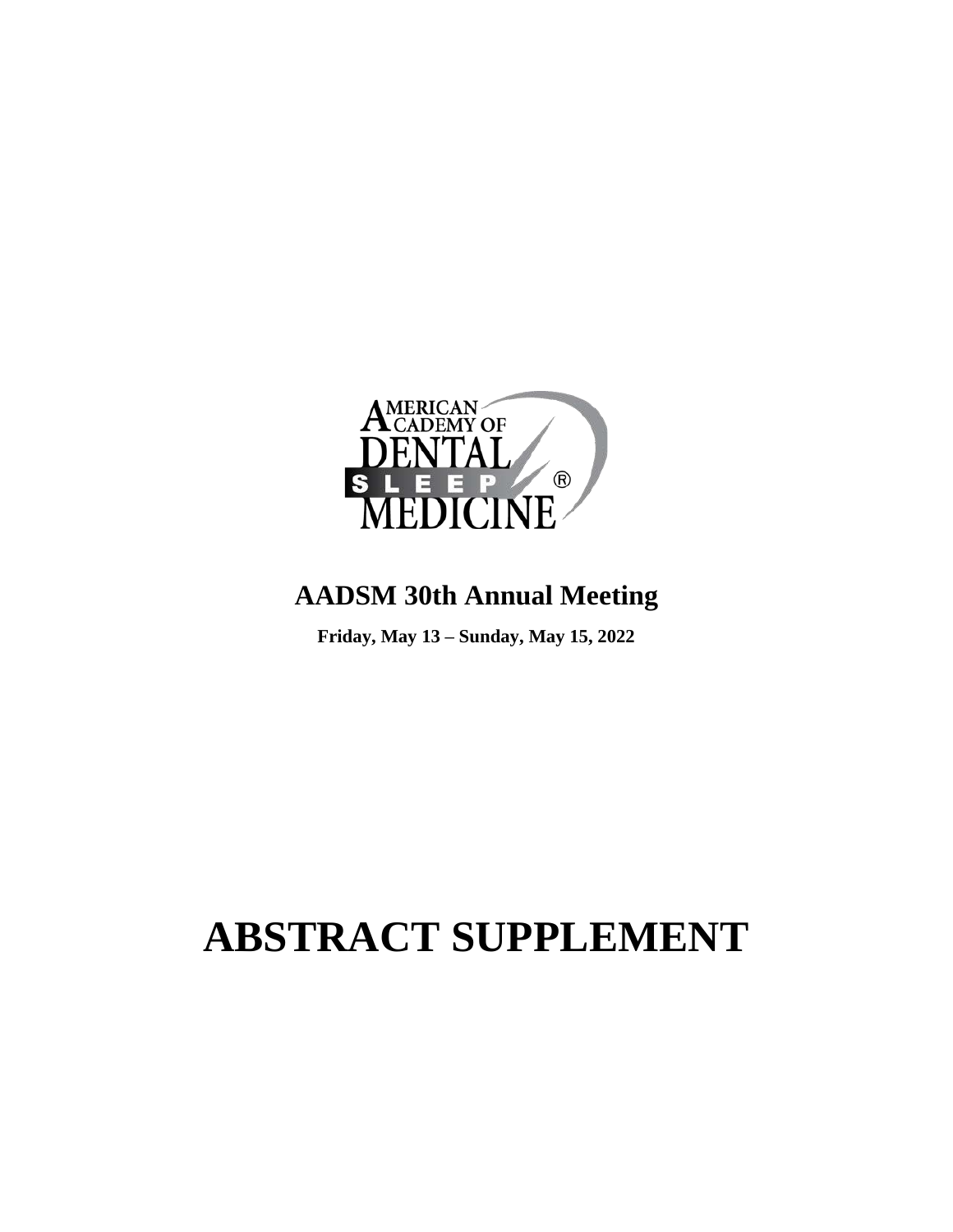# **2022 Abstract Award Winners**

**Clinical Excellence Award**

*Lilian Chrystiane Giannasi, PhD* ADULTS WITH DOWN SYNDROME AND SLEEP APNEA CAN BE TREATED SAFELY AND EFFECTIVELY WITH MANDIBULAR ADVANCEMENT ORAL APPLIANCE (OAM) – A PILOT **STUDY** 

#### **Clinical Research Awards**

*Bruna Pereira, MSc* OROFACIAL PAIN, MASTICATORY MUSCLE HYPOTONIA AND SLEEP DISORDERS IN YOUNG AND ADULTS WITH DOWN SYNDROME

*Daniel Levendowski, MBA* SELECTION OF CUSTOM ORAL APPLIANCE FABRICATION SETTINGS IMPACT TREATMENT **EFFICACY** 

#### **Student Excellence Award**

*Karlien Van den Bossche, MD* QUANTITATIVE EFFECT OF MANDIBULAR ADVANCEMENT DEVICES ON UPPER AIRWAY DIMENSIONS DURING DRUG-INDUCED SLEEP ENDOSCOPY IN OBSTRUCTIVE SLEEP APNEA

#### **Student Research Awards**

*Deshui Li, MSD* PREVALENCE AND RISK FACTORS OF SEVERE SLEEP BRUXISM IN ADULTS WITH NON-APNEIC SNORING: A LARGE-SCALE POLYSOMNOGRAPHIC STUDY

*Ning Zhou, MSc*

COMPARISON OF THE EFFECTS OF MAXILLOMANDIBULAR ADVANCEMENT ON RESPIRATORY FUNCTION AND FACIAL ESTHETICS BETWEEN OBSTRUCTIVE SLEEP APNEA PATIENTS WITH AND WITHOUT MAXILLOMANDBILAR DEFICIENCY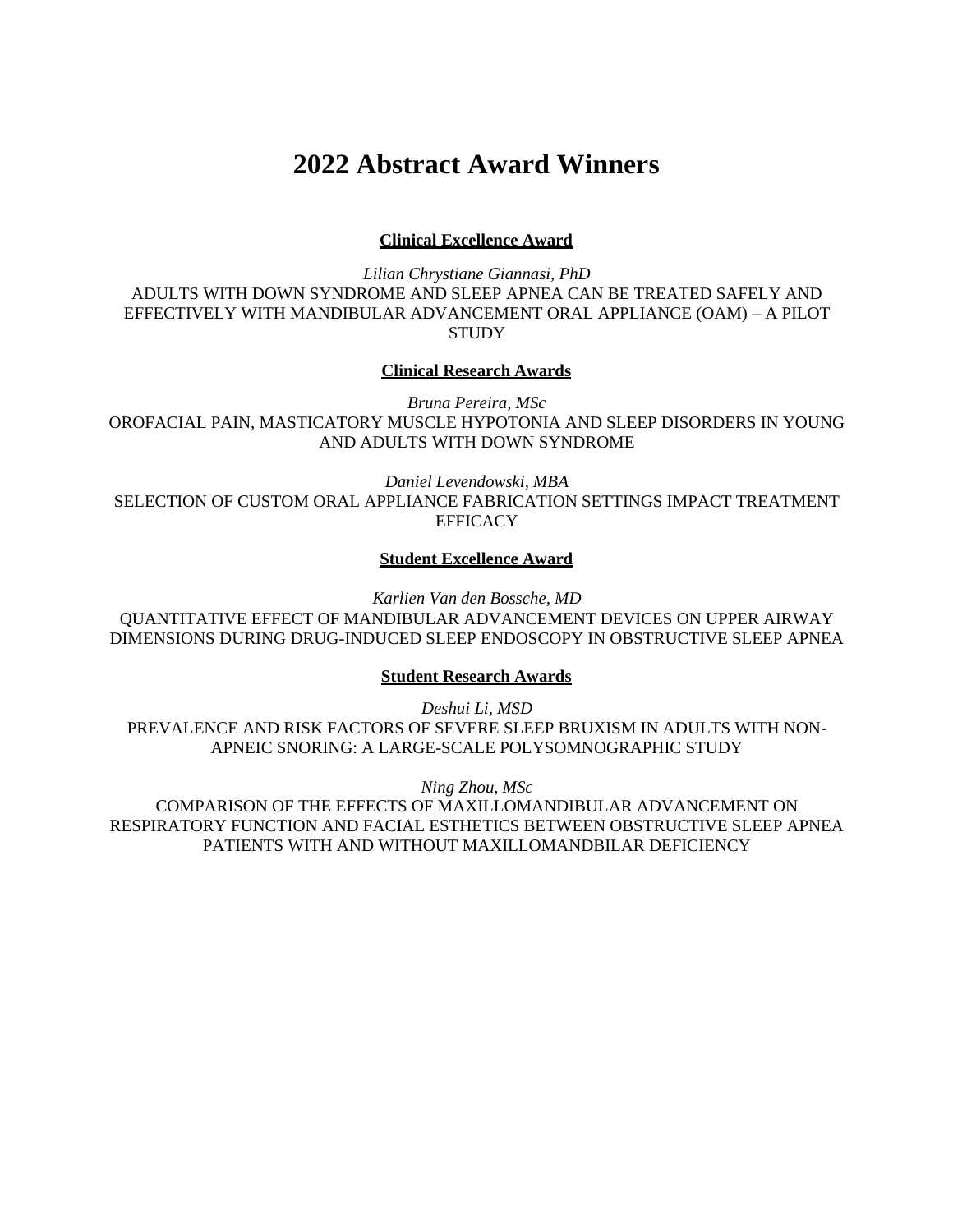#### **POSTER #001**

Poster Session A Saturday, May 14, 10:00-10:30am

#### **EFFECTIVENESS OF MANDIBULAR ADVANCEMENT DEVICE IN THE MANAGEMENT OF MODERATE OBSTRUCTIVE SLEEP APNEA WITH CONCOMITANT TEMPOROMANDIBULAR DISORDER: A CASE REPORT**

Aleksandra Komogortseva, DDS, Leopoldo P. Correa, BDS, MS *Tufts University School of Dental Medicine*

**Introduction:** The comorbidity between obstructive sleep apnea (OSA) and temporomandibular disorder (TMD) is high. Approximately one in four patients with clinically diagnosed TMD has polysomnographicdiagnosed OSA. This comorbidity poses difficulty for management because neither appliance is considered effective in treating both conditions. Mixed results have been reported with some studies claiming mandibular advancement device (MAD) worsened TMD. In contrast, other studies found symptoms to be alleviated. In addition, MAD therapy is not efficacious for all, with approximately one-third of patients experiencing no therapeutic benefit. However, there is strong evidence demonstrating MAD improve OSA in the majority of patients.

**Report of Case:** 55-year-old female, diagnosed with moderate OSA (AHI=16.3 and 84% O2) with chronic history of TMD symptoms. A through clinical history and examination completed, BMI 31.6, neck circumference 12.5", and cephalometric analysis depicted a low mandibular angle and reduced hyoid bone-to-mandible distance. Intolerant to CPAP due to air leakage and facial pain aggravated by the mask. MAD as an alternative therapy was suggested to the patient by the sleep physician. TMD symptoms included bilateral masticatory myofascial pain, TMJ sounds, and headaches. A bilateral traction oral appliance design was selected with 50% of mandibular protrusion, and 5 mm of vertical dimension of occlusion (VDO). The sleep oral device and morning repositioning aligner were fabricated, delivered, and fitted. A lower stabilization orthotic appliance for daytime use

was fabricated to address TMD symptoms. The patient returned for a follow-up with and reported increased dreaming, decrease in snoring, headaches, bite changes, facial and jaw pain from moderate to mild based on a subjective report by the patient confirmed by visual analog scale (VAS). Additional titration and occlusal adjustments of the oral sleep device and daytime orthotic device were made to achieve further therapeutic jaw protrusion and management of TMD symptoms. After completing the MAD titration protocol, she was referred to the sleep physician for a follow-up sleep study to objectively assess the efficacy of the appliance, which revealed an AHI of 3.5 and 89% 02 (baseline AHI 16.3 and 84% 02). Long-term follow-up was implemented as standard of dental sleep medicine clinical care at six months for the first year and yearly after.

**Discussion:** In this case report, we describe the impact of OSA on chronic pain as a vicious cycle with mutual deleterious influences causing an increase in pain and disrupted sleep. MAD is a well-established alternative to the gold standard CPAP currently recommended for mild to moderated OSA management. This case report demonstrates successful management of concomitant moderate OSA with an existing TMD condition when evidence-based and clinical expertise help to customize a treatment plan based on the patient's unique medical history and examination.

**Support:** Authors declared no conflict of interest and no financial support provided for this case report.

#### **POSTER #002**

Poster Session B Saturday, May 14, 4:00-4:30pm

#### **SELF-REPORTED IMPROVEMENT IN OBSTRUCTIVE SLEEP APNEA SYMPTOMS COMPARED TO POST TREATMENT AHI WITH MANDIBULAR ADVANCEMENT DEVICE THERAPY: A RETROSPECTIVE STUDY**

Linda Sangalli<sup>1</sup>, Fernanda Yanez Regonesi<sup>1</sup>, Diego Fernandez Vial<sup>1</sup>, Isabel Moreno Hay<sup>1</sup> *<sup>1</sup> Orofacial Pain Clinic, University of Kentucky, Lexington, USA*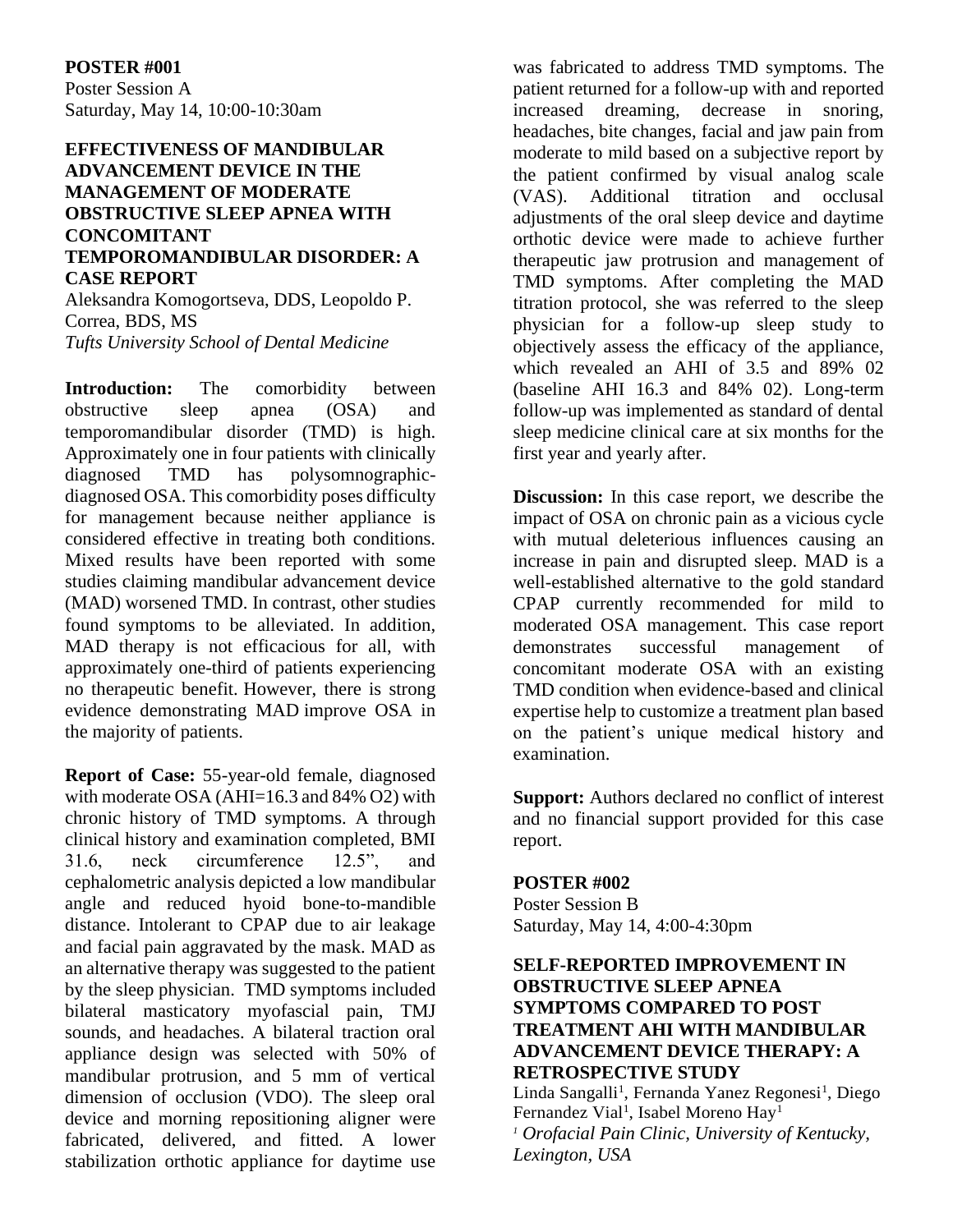**Introduction:** Mandibular advancement device (MAD) is recognized as a treatment option for the management of obstructive sleep apnea (OSA) in mild to moderate cases and/or patients unable to tolerate PAP therapy.

According to AADSM guidelines, it is recommended to refer the patient for a posttreatment sleep study to establish the efficacy of MAD. Patients will be referred when the maximal therapeutic benefit has been achieved based on self-reported improvement of OSA symptoms or maximum anatomical protrusion.

The aim of the study was to investigate the difference between *responders* and *nonresponders* in terms of self-reported improvement of OSA symptoms.

**Methods:** Medical chart of patients referred to the Orofacial Pain Clinic at University of Kentucky between 2016 and 2021 for the management of OSA with MAD were retrospectively evaluated. Only participants with a post-treatment sleep study with MAD *in situ* and with a previous follow-up investigating subjective OSA symptoms were included. Participants were categorized as *responders* if MAD treatment resulted in 50% improvement in AHI. Subjective symptoms were recorded using a 100-mm Numerical Rating Scale (NRS). OSA symptoms measures were loudness of snoring (0-100 NRS, 0=not snoring at all), witnessed apneas (0-100 NSR, 0=never), sleep quality (0-100 NRS, 0=very sound restful), tiredness upon awakening (0-100 NRS, 0=completely rested), daytime fatigue (0- 100 NRS, 0=not at all tired), daytime sleepiness (0-24 Epworth Sleepiness Scale, 0=not sleepy at all).

Differences in pre-, post-treatment variables within and between groups were analyzed with paired *t* test and independent *t* test, respectively. Logistic regression was used to investigate if any variable was able to predict the treatment group.

**Results:** From 79 patients, 6 were excluded due to lack of sleep study or data on subjective OSA symptoms. 73 participants (36 women and 37 men, aged  $64.32 \pm 10.77$ , with mean pretreatment AHI of  $20.99 \pm 15.84$ , were evaluated. Of those, 37 (50.68%) were classified as *responders* and 36 as *non-responders* (49.32%)*.* The two groups differed in pre- and post-treatment AHI (*p* =.022 and .000, respectively). The

*responders* had a mean pre-treatment AHI of  $25.24 \pm 19.67$  and a mean post-treatment AHI of  $6.99 \pm 6.06$ ; the *non-responders* had a mean pretreatment AHI of  $15.77 \pm 8.73$  and a mean posttreatment AHI of  $15.99 \pm 10.39$ . Pre-treatment AHI was a weak predictor of response to treatment ( $\beta = 240$ ,  $p = 072$ ). Before referring the participant to the post-treatment sleep study, the *responders* reported a significant improvement in sleep quality compared to the *non-responders*   $(21.51 \pm 24.07 \text{ vs. } 34.81 \pm 29.66, p = .039)$ , and scored weakly better in tiredness upon awakening compared to the *non-responders*  $(22.76 \pm 21.16)$ vs.  $32.53 \pm 26.02$ ,  $p = .082$ ). The remaining OSA symptoms measures did not differ between the two groups (all  $p$ 's  $>0.05$ ). None of the selfreported OSA symptoms predicted the treatment group.

**Conclusions:** Based on the results of this study, among the self-reported OSA symptoms, only sleep quality was significantly improved in *responders* compared to the *non-responders*.

#### **Support:** None

#### **POSTER #003**

Poster Session A Saturday, May 14, 10:00-10:30am

#### **THE USE OF A DIGITALLY MILLED ORAL APPLIANCE IN THE TREATMENT OF SEVERE OBSTRUCTIVE SLEEP APNEA**

Mark T Murphy,  $DDS<sup>1</sup>$ , Erin V Mosca, PhD<sup>1</sup>, John E Remmers,  $MD<sup>1</sup>$ *<sup>1</sup>ProSomnus Sleep Technologies, Pleasanton, California*

**Introduction:** Oral appliances (OAs) that advance the mandible are commonly used for the treatment of mild to moderate obstructive sleep apnea (OSA) but are less accepted as a therapy for severe OSA, likely due to their supposed lower rate of therapeutic success in that population. However, the preference for OAT over CPAP and relative lack of other non-surgical treatment options highlights the need for acceptance of OAT for all severities of OSA. Data from two prospective studies that collected data on OAT efficacy were analyzed retrospectively to evaluate the success rate of OAT in severe OSA using a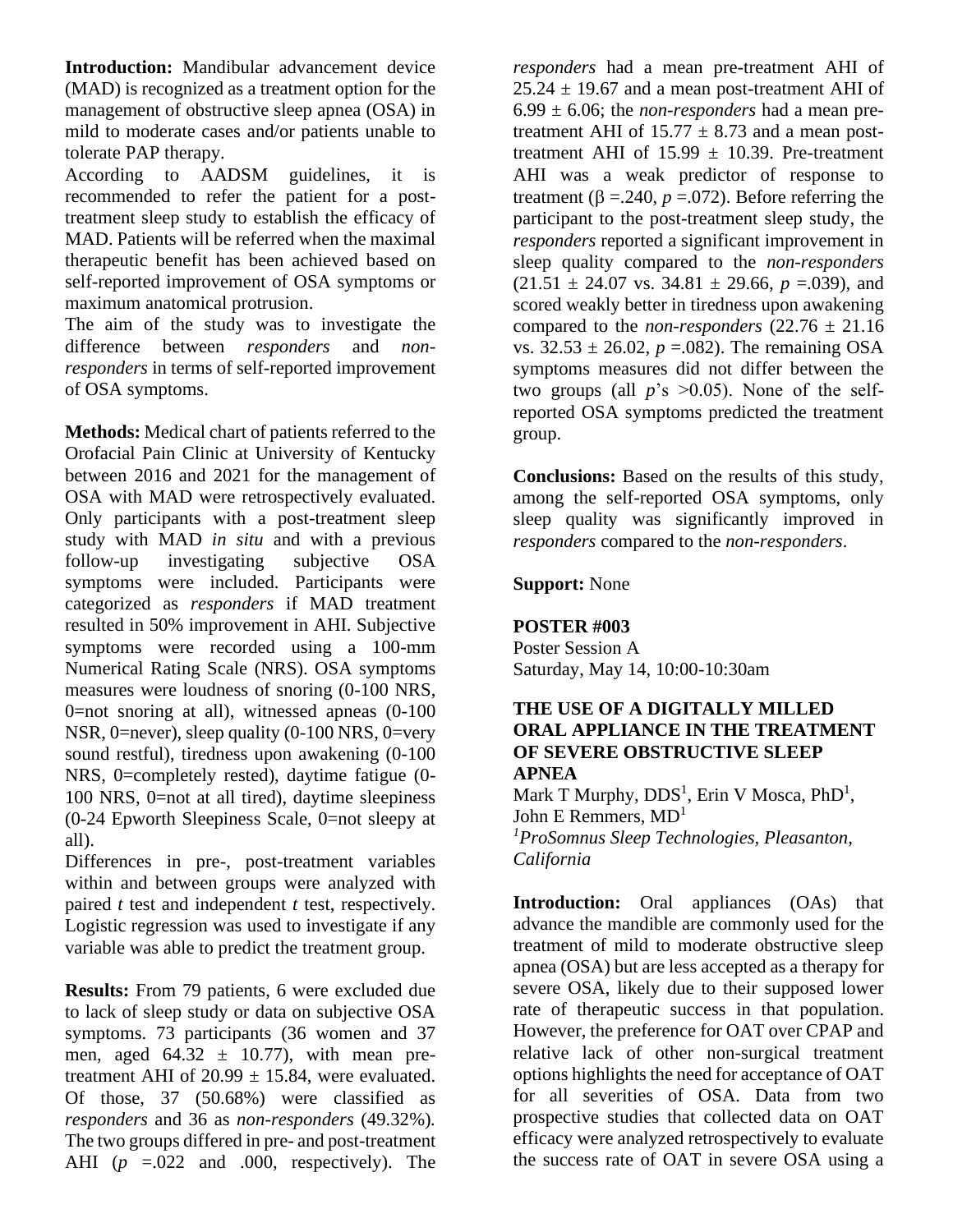digitally milled OA.

**Methods:** Data from the severe OSA cohorts of two studies conducted for the validation of an inhome auto-titration test were evaluated. Study participants ( $n = 41$  with severe OSA) received a precision iterative advancement OA (ProSomnus Sleep Technologies, Pleasanton, CA). The OAs used in the studies were CAD/CAM generated from digital intraoral scans and precision milled from control cured grade PMMA. The OAs consisted of sets of upper and lower trays that, when interfaced together, allowed for advancement of the mandible to a treated position. Oral appliances were set to the target protrusion provided by an in-home auto-titration test that predicts response to OAT (MATRx plus; Zephyr Sleep Technologies, Calgary, Alberta, Canada). Participants not predicted to respond to OAT were assigned a sham mandibular protrusion.

Oral appliance therapy was initiated at the target protrusive position, sham position, or highest tolerated position for individuals who were unable to have their OA inserted at target. Once participants were habituated to OAT, a 2-night home sleep apnea test (HSAT) was conducted to assess treatment efficaciousness, and the mandible was advanced as necessary to lower the respiratory event index (REI).

**Results:** The study population included 36 male and 5 female participants with a mean age of 50.6  $\pm$  8.4 years (range: 32-74 years), mean BMI of  $32.1 \pm 5.5$  kg/m<sup>2</sup> (range: 19.8-45.4 kg/m<sup>2</sup>), mean baseline REI of  $49.5 \pm 17.1$  h<sup>-1</sup> (range: 30.3-101.8) h<sup>-1</sup>), and median Epworth Sleepiness Scale (ESS) score of 10 (range: 0-23).

Oral appliance therapy was well-tolerated in the study population. The majority of study participants achieved some level of therapeutic success, with 73.2% of participants achieving a decrease in REI from baseline of at least 50% and 68.3% achieving an REI <  $15 \text{ h}^{-1}$ . Of the study participants who achieved an REI  $< 15$  h<sup>-1</sup>, the average protrusive position of the OA was 86.7±15.3% (range: 54.8-100%).

**Conclusions:** The OAs used in the studies provided efficacious treatment for the majority of individuals with severe OSA, indicating that oral

appliance therapy could be a suitable alternative to CPAP. The rate of therapeutic success was higher than that reported previously in the literature and might be a result of the precision of appliances generated from digital intraoral scans using a CAD/CAM approach.

**Support:** Study data were collected by and used with the permission of Zephyr Sleep Technologies. ProSomnus Sleep Technologies provided the OAs used in the studies.

## **POSTER #004**

Poster Session A Saturday, May 14, 10:00-10:30am

#### **RECAPTURING A POSTERIOR OPEN BITE USING A PRECISION MILLED MORNING OCCLUSAL GUIDE**

Shandra Rosenfeldt DDS<sup>1</sup>, Mark T Murphy DDS D-ABDSM FAGD<sup>2</sup> *1 Serenity Valley Family Dental Fargo, ND; <sup>2</sup> Funktional Sleep, Rochester Hills, MI*

**Introduction:** Posterior open bite is often mentioned in the literature as a common and unavoidable side effect of oral appliance therapy. Reducing the therapeutic dose using smaller precision devices (less advancement) and providing the patient with a morning maximum intercuspal position (MIP) re-alignment device (Morning Occlusal Guide) manufacturing of and daily wear of a precision MOG can help patients prevent development of a posterior open bite. MIP posterior contact is often evaluated and recorded using articulating paper and having the patient bite together. If the bite does change, the paper would pull out with little or no resistance. If this condition does occur upon loss of or non-use of their MOG, we can use the archival digital records to recreate the MIP position and re-make a MOG at the original bite relationship. This patient had moved from Dr. Rosenfeldt' s care in Fargo, ND to the Detroit, MI area and was referred to Dr. Murphy for evaluation of a posterior open bite due to a lost MOG and 4 months' time passing.

**Methods:** The patient was examined and did demonstrate a unilateral posterior open bite. Two new MOGs were ordered from the digital case archives at ProSomnus of the original delivered EVO appliance and MOG, instructions for use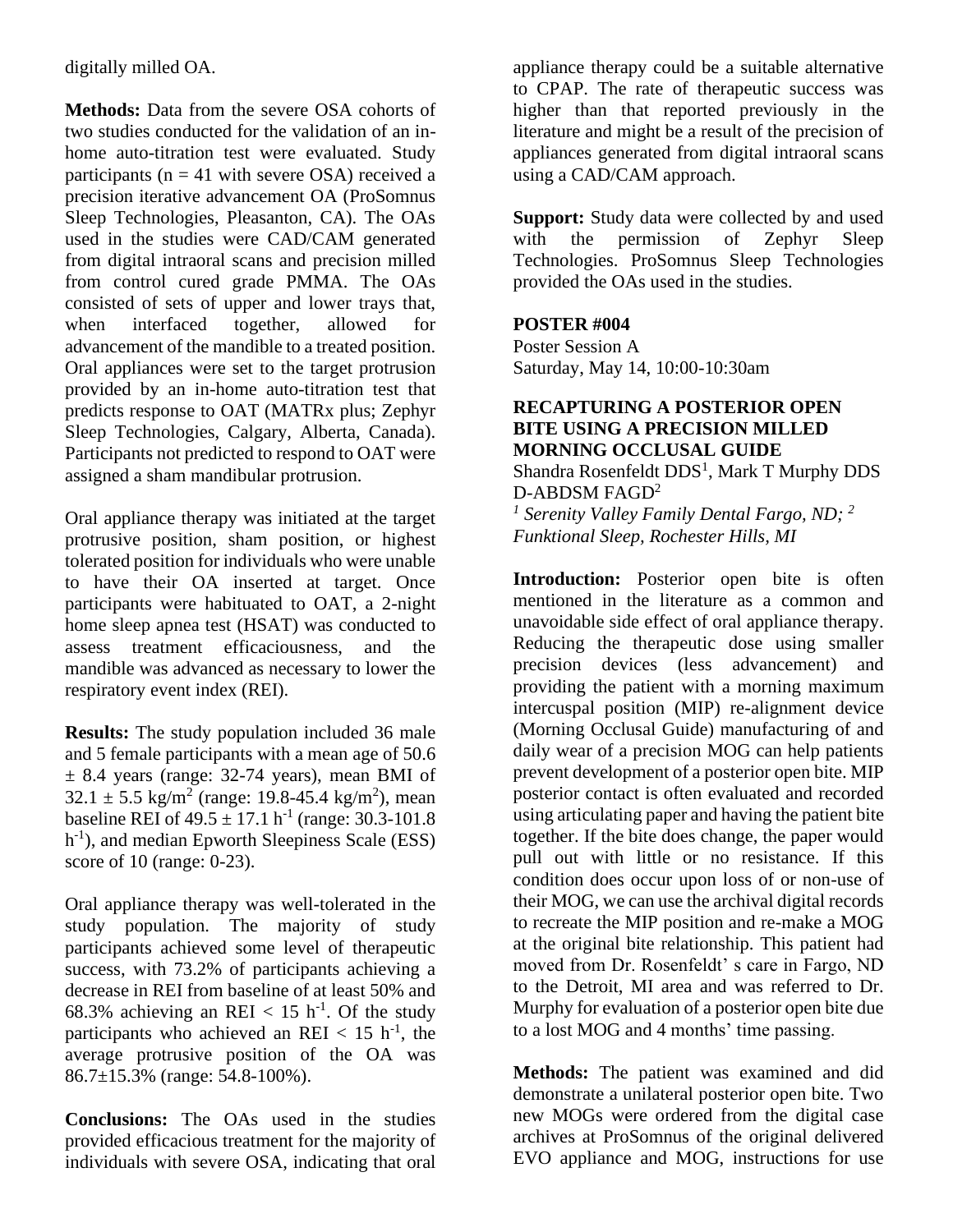were reviewed and the device was delivered to the patient. The patient was also given instructions for exercises according to the AADSM side effect of OAT document.

The patient presented 10 days after delivery and wearing the new MOG and doing the exercises. Posterior occlusion had been re-established as demonstrated with resistance of the articulation paper upon closing together in MIP. The patient reported no discomfort and was happy to have his teeth feel normal again.

**Conclusions:** Digital archives and the ability to remake a MOG in the same MIP can be an important step in recapturing bite changes in oral appliance therapy.

**Support:** No financial support was provided for the treatment of this case.

#### **POSTER #005**

Poster Session B Saturday, May 14, 4:00-4:30pm

#### **EFFICACY OF A NOVEL ITERATIVE DEVICE AND MATERIAL**

Kent Smith DDS D-ABDSM, D-ASBA<sup>1</sup>, John Carollo DMD, D-ABDSM, D-ASBA<sup>2,</sup> Aditi Desai BDS, MSc, Pres. BSDSM, Mark T Murphy DDS, D-ABDSM<sup>4</sup> *<sup>1</sup>Sleep Dallas; <sup>2</sup>Dental Sleep Medicine of NJ; <sup>3</sup>The Shard London; <sup>4</sup>Funktional Sleep MI* 

**Introduction:** Launching a new device design or use of a new material with optimistic expectations should always be undertaken with caution and an ounce of skepticism. When this novel device and material was first described in an IRB Abstract derivative report at the AASM, it was under the umbrella of a patient and provider preference survey. In April 2020, the broader availability post FDA clearance is providing strong early indications of excellent efficacy.

**Methods:** An analysis of data from four treatment centers using this novel device and material was undertaken. Patients were to be included if they had a diagnosis of mild, moderate, or severe OSA confirmed by a physician, and an AHI score >5 and a follow up study resulting in treatment success or failure. Results would be grouped as

Complete Success =  $AHI \leq 5$ , Clinical Success = 50% reduction and <10. All patients were to be treated with the Novel ProSomnus EVO Iterative advancement device.

**Results:** 55 total consecutive patients were treated at four centers for dental sleep medicine. 37 male and 18 female patients with an average age of 53.3 ranging from 30 to 78 with pre and post data were included and treated with a ProSomnus EVO. The initial AHIs ranged from 6.0 to 116.0 with an average of AHI pretreatment of 26.4 (15 mild, 23 moderate and 17 severe). Follow up testing for this group revealed an average overall reduction in AHI of 75%, from 26.4 to 6.6. Overall, 62% resolved to below an AHI of 5 (100% of mild, 65% of moderate and 24% of severe patients). Similarly, 85% resolved to below an AHI of 10 and a 50% reduction (100% of mild, 96% of moderate and 59% of severe patients)

**Conclusions:** This novel interactive device and material combination appear, after early analysis, appear to yield significantly better results that previous data has demonstrated. The literature suggests that legacy oral appliance efficacies range from 50%-62% and other AADSM poster/abstracts have reported similar precision milled, control cure PMMA appliances in the 74% - 76% range. These results suggest a need for further investigation of exceptional efficacy for this device design and material.

**Support:** No support was provided for this abstract

#### **POSTER #006**

Poster Session B Saturday, May 14, 4:00-4:30pm

#### **PREVALENCE AND RISK FACTORS OF SEVERE SLEEP BRUXISM IN ADULTS WITH NON-APNEIC SNORING: A LARGE-SCALE POLYSOMNOGRAPHIC STUDY**

Deshui Li<sup>1</sup>, Frank Lobbezoo<sup>1</sup>, Boyuan Kuang<sup>1</sup>, Antonius Hilgevoord<sup>2</sup>, Nico de Vries<sup>1, 3, 4</sup>, Ghizlane Aarab<sup>1</sup>

*<sup>1</sup>Department of Orofacial Pain and Dysfunction, Academic Centre for Dentistry Amsterdam (ACTA), University of Amsterdam and Vrije Universiteit Amsterdam, Amsterdam, The Netherlands; <sup>2</sup>Department of Clinical*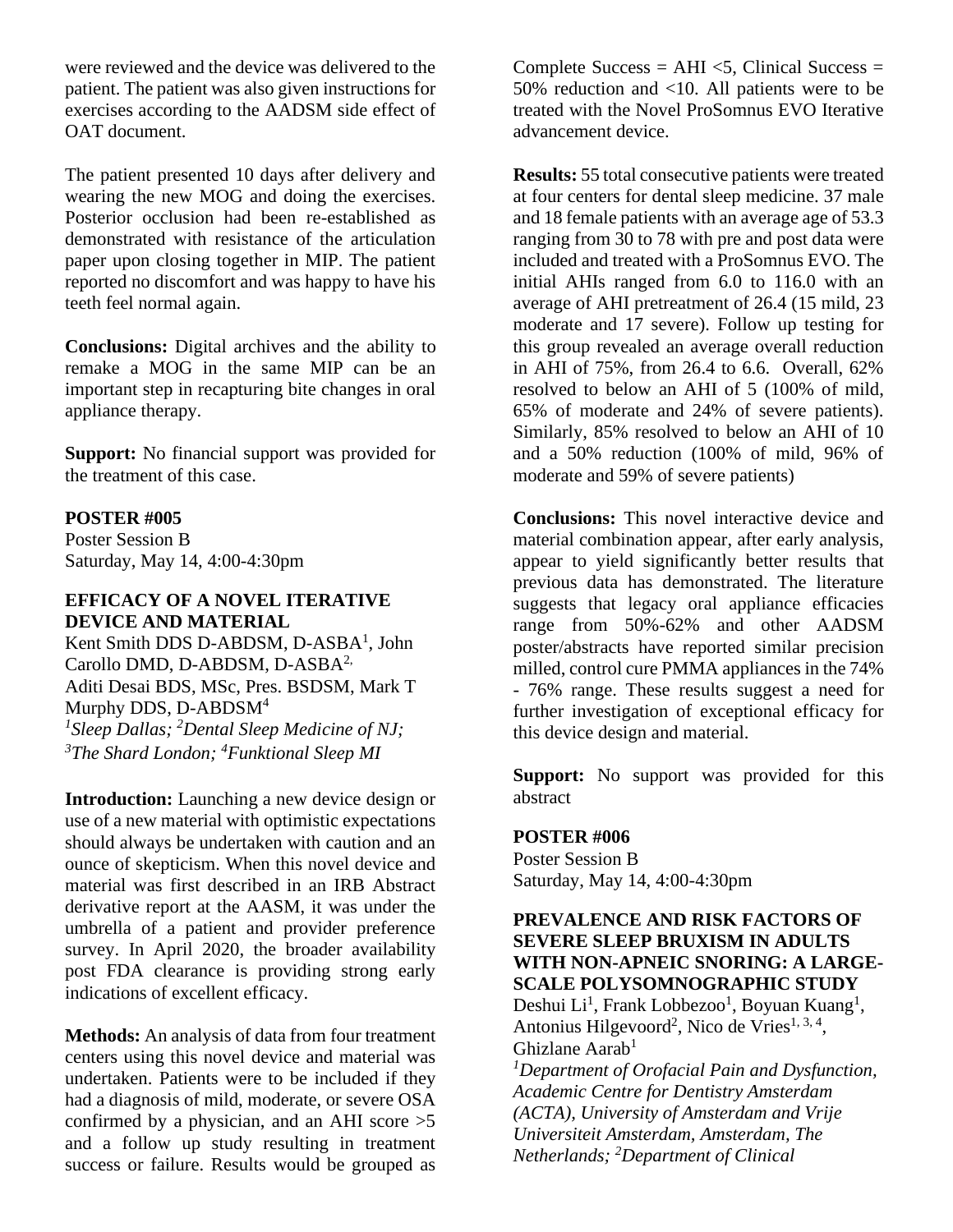*Neurophysiology, OLVG, Amsterdam, The Netherlands; <sup>3</sup>Department of Otorhinolaryngology, OLVG, Amsterdam, The Netherlands; <sup>4</sup>Faculty of Medicine and Health Sciences, Department of Otorhinolaryngology, Head and Neck Surgery, Antwerp University Hospital (UZA), Edegem, Belgium.*

**Introduction** Sleep bruxism (SB) is characterized by rhythmic masticatory muscle activity (RMMA) during sleep. The prevalence of severe SB (RMMA≥4 events/hour) is 3% in the general population. SB has a strong association with sleep-related breathing disorders, however, previous studies mainly focused on obstructive sleep apnea and not on non-apneic snoring (NAS). Adults with NAS may receive oral appliance therapy for their snoring problem. When they also suffer from severe SB, they may consequently break their oral appliance during sleep. It is therefore clinically relevant to determine the prevalence and risk factors of severe SB in adults with NAS. Current evidence shows that SB may be associated with age, gender, body mass index (BMI), and specific sleep-, respiratory-, and psychosocial conditions. We hypothesize that in adults with NAS: 1) severe SB is highly prevalent; 2) higher age and lower BMI decrease the odds of having severe SB; and 3) more sleep arousals increase the odds of having severe SB. Therefore, the aim of this study was to determine the prevalence and risk factors of severe SB in adults with NAS.

**Methods** This prospective polysomnographic study included 292 NAS adults (140 males, 152 females; mean  $\pm$  SD age = 42.8  $\pm$  12.2 years; mean  $\pm$  SD BMI = 26.7  $\pm$  4.7 kg/m<sup>2</sup>) with an AHI < 5 events/hour and without any previous treatment for snoring. Adults with an RMMA index  $\geq 4$ events/hour were diagnosed with severe SB. A stepwise backward binary logistic regression was performed, with severe SB (yes or no) as the dependent variable and with age, gender, BMI, polysomnographic sleep- and respiratory-related parameters, and SB-related comorbidities (psychological conditions and other sleep-related disorders) as the independent variables.

**Results** The prevalence of severe SB was 17.5% in adults with NAS. Severe SB was associated with lower BMI (odds ratio =  $0.919$ , P =  $0.034$ ), lower percentage of sleep stage 2 (odds ratio  $=$ 0.953,  $P = 0.008$ , and higher total arousal index  $(odds ratio = 1.070, P = 0.004).$ 

**Conclusions** Severe SB is highly prevalent in adults with non-apneic snoring compared to the general population. The increase of sleep arousal increases the odds of having severe SB, while higher BMI and higher percentage of sleep stage 2 decreased the odds of having severe SB.

**Support** Not applicable.

#### **POSTER #007**

Poster Session B Saturday, May 14, 4:00-4:30pm

# **AN INTERNATIONAL EXPERTS' ASSESSMENT OF DENTAL SLEEP CONDITIONS AND THE ROLE OF ORAL HEALTHCARE PROVIDERS: A SCOPING REVIEW OVER THE PAST 20 YEARS** Zhengfei Huang<sup>1,2</sup>, Ning Zhou<sup>1,3</sup>, Frank

Lobbezoo<sup>1</sup>, Liza van de Rijt<sup>1</sup>, Magdalini Thymi<sup>1</sup>, Ralph de Vries<sup>4</sup>, Ghizlane Aarab<sup>1</sup> *<sup>1</sup>Department of Orofacial Pain and Dysfunction, Academic Centre for Dentistry Amsterdam (ACTA), University of Amsterdam and Vrije Universiteit Amsterdam, Amsterdam, the Netherlands; <sup>2</sup>Department of Clinical Neurophysiology, OLVG West, Amsterdam, the Netherlands; <sup>3</sup>Department of Oral and Maxillofacial Surgery, Amsterdam UMC Location AMC and Academic Centre for Dentistry Amsterdam (ACTA), University of Amsterdam, Amsterdam, the Netherlands; <sup>4</sup>Medical Library, Vrije Universiteit Amsterdam, Amsterdam, the Netherlands*

**Introduction:** Dental sleep medicine (DSM) is a discipline that was first described over 20 years ago. Snoring, obstructive sleep apnea (OSA), sleep bruxism (SB), xerostomia, hypersalivation, gastroesophageal reflux disorder (GERD), and orofacial pain were identified as sleep-related dental conditions. Given the long time that has passed since this first description, we hypothesized that there will be other dental sleep conditions that have not yet been identified as such, and that oral healthcare providers will have new roles in DSM. Therefore, the aims of this scoping review were 1) to identify so far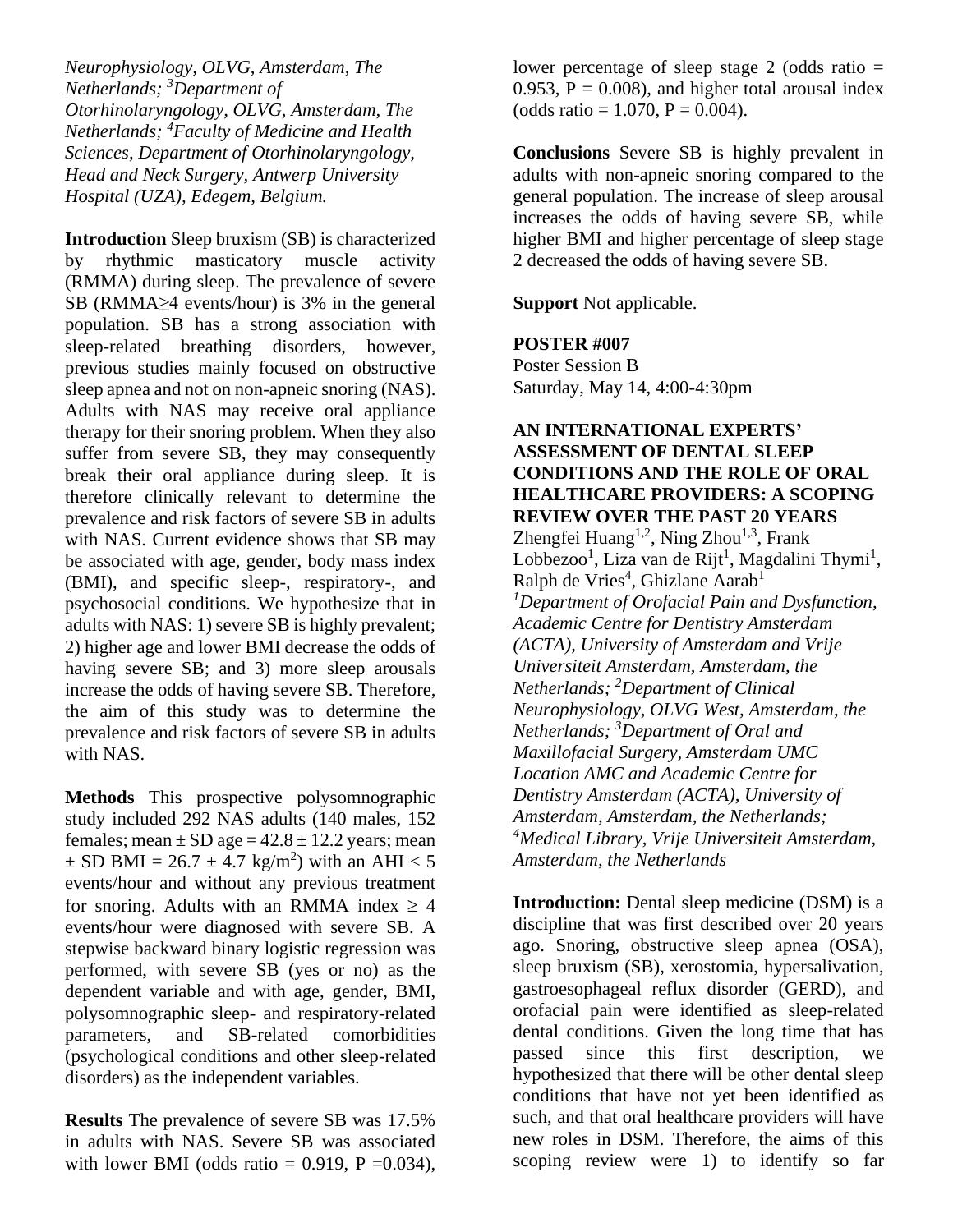unidentified dental sleep condition(s); and 2) to identify the role of oral healthcare providers in the prevention, assessment, and management of dental sleep conditions.

**Methods:** A systematic search strategy that combined dentistry-related terms and sleeprelated terms was formulated with the help of a medical librarian (RdV). The literature search was conducted in PubMed, Embase.com, Web of Science, and Cochrane from inception up to February 14, 2020. Studies were included that reported an actual or likely role of oral healthcare providers in the prevention, assessment, and/or management of sleep-related conditions.

**Results:** Of the 9,151 references generated in the literature search, 195 studies were included in this review. For the first aim, 184 studies reported the known dental sleep conditions; the other eleven studies reported the role of oral healthcare providers in the assessment and management of burning mouth syndrome (BMS). The association between BMS and sleep disturbance was also reported. BMS was therefore identified as the only so far unidentified dental sleep condition and was categorized into an existing category of DSM, namely "orofacial pain". For the second aim, it was found that the oral healthcare provider can play a significant role in the prevention, assessment, and management of OSA and SB; in the assessment and management of snoring, orofacial pain, and oral dryness; and in the assessment of GERD.

**Conclusion:** Based on the available evidence, burning mouth syndrome was found to be the only so far unidentified dental sleep condition. The oral healthcare provider was found to play a significant role in the assessment of all dental sleep conditions, in the management of most conditions, and in the prevention of OSA and SB.

**Support:** Not applicable.

**Acknowledgments:** This abstract was coauthored by the following international experts: Fernanda R. Almeida (Vancouver, Canada), Peter A. Cistulli (Sydney, Australia), Marijke Dieltjens (Antwerp, Belgium), Nelly T. Huynh (Montreal, Canada), Takafumi Kato (Osaka, Japan), Gilles J. Lavigne (Montreal, Canada), Jean-François

Masse (Quebec, Canada), Benjamin T. Pliska (Vancouver, Canada), Kate Sutherland (Sydney, Australia), and Olivier M. Vanderveken (Antwerp, Belgium)

#### **POSTER #008**

Poster Session A Saturday, May 14, 10:00-10:30am

#### **ASSOCIATION BETWEEN THE SEVERITY OF OBSTRUCTIVE SLEEP APNEA (OSA) AND THE SOCIALLY DETRIMENTAL DEGREE OF SNORING IN PATIENTS WITH MILD TO MODERATE OSA**

Zhengfei Huang<sup>1,2</sup>, Ghizlane Aarab<sup>1</sup>, Nico de Vries<sup>1,3,4</sup>, Antonius A.J. Hilgevoord<sup>2</sup>, Frank  $Lobbezoo<sup>1</sup>$ 

*<sup>1</sup>Department of Orofacial Pain and Dysfunction, Academic Centre for Dentistry Amsterdam (ACTA), University of Amsterdam and Vrije Universiteit Amsterdam, Amsterdam, the Netherlands; <sup>2</sup>Department of Clinical Neurophysiology, OLVG West, Amsterdam, the Netherlands; <sup>3</sup>Department of Otorhinolaryngology, OLVG West, Amsterdam, the Netherlands; <sup>4</sup>Faculty of Medicine and Health Sciences, Dept. of Otorhinolaryngology, Head and Neck Surgery, Antwerp University Hospital (UZA), Antwerp, Belgium*

**Introduction:** Snoring is one of the most commonly reported symptoms of obstructive sleep apnea (OSA). Mandibular advancement devices (MADs) are commonly used to treat patients with mild to moderate OSA, i.e., with an apnea-hypopnea index (AHI) of 5-30 events/h, and concomitant snoring. Clinicians often focus on OSA itself but tend to overlook the fact that snoring can be characterized by a high snoring index (i.e., a large number of snoring events per hour of sleep) and high intensity (A-weighted decibel; dBA), and that snoring could therefore be considered socially detrimental. According to *Guidelines for Community Noise* by the World Health Organization (WHO), the sound level of continuous background noise during sleep should not exceed 30 dBA and noise events exceeding 45 dBA should be avoided. To the best of the authors' knowledge, no previous study has investigated whether the socially detrimental degree of snoring, as determined by its index and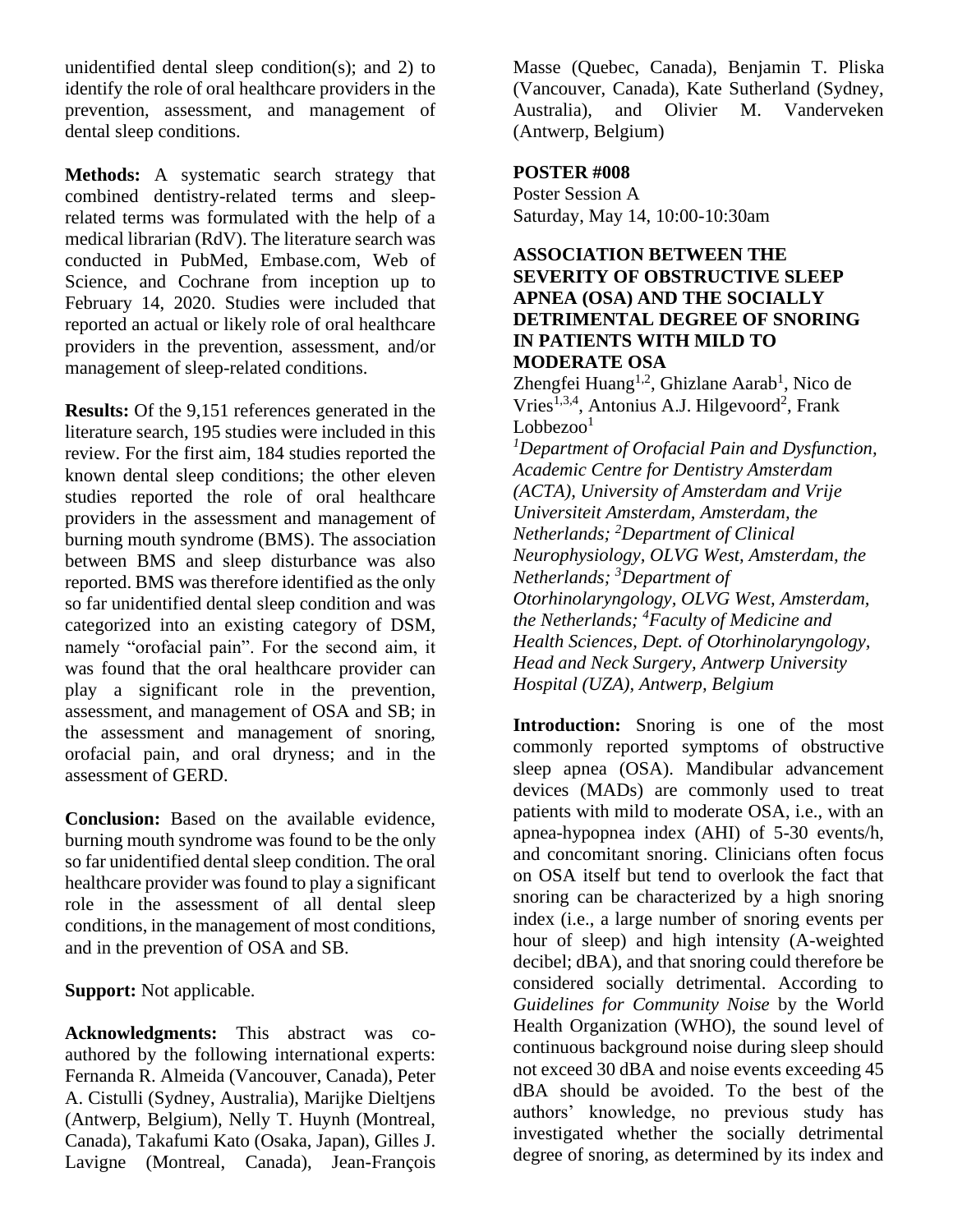intensity, is correlated to the severity of OSA in patients with mild to moderate OSA. Therefore, the aim of the present study was to investigate whether the socially detrimental degree of snoring is correlated to the severity of OSA in patients with mild to moderate OSA by assessing the correlation between AHI and the index and intensity of snoring. We hypothesized that there are positive correlations between AHI and the index and intensity of snoring, i.e., the higher the AHI value, the more frequent snoring will occur and the higher intensity the snoring events will have.

**Methods:** Patients who underwent an overnight polysomnography (PSG) and simultaneous recording of snoring sounds for potential OSA were included in this prospective study at the department of clinical neurophysiology of OLVG-West (Amsterdam, The Netherlands) between July 2020 and November 2021. The PSGs and the snoring sound recordings were synchronized, and all snoring events in the sound recordings were extracted using custom software codes written by the authors. In addition, the peak intensity was calculated for each snoring event and the mean of the peak intensities was calculated for each patient. Spearman's correlation was used to investigate the correlation between AHI and the index and intensity of snoring.

**Results:** Twenty-nine patients (male: n=21 [72.4%]; age: 44.6±9.9 yrs; body mass index:  $26.9 \pm 5.0$  kg/m<sup>2</sup>; AHI:  $12.7 \pm 7.3$  events/h) with mild to moderate OSA were included. In this population, the mean snoring index was 243.6±169.5 events/h and the mean peak intensity of snoring events was  $47.1 \pm 7.1$  dBA. No significant correlation was found between AHI and the snoring index  $(r=0.3; P=0.1)$ . However, a moderately positive correlation between AHI and the mean peak intensity of snoring events was found (r=0.4; *P*=0.02).

**Conclusion:** In patients with mild to moderate OSA, the snoring index is not correlated to AHI, but the mean peak intensity of snoring events is positively correlated to AHI and exceeds the maximally acceptable nighttime noise level suggested by the WHO. These findings suggest that the socially detrimental degree of snoring is

positively correlated to the severity of OSA in patients with mild to moderate OSA.

**Support:** Not applicable.

#### **POSTER #009**

Poster Session A Saturday, May 14, 10:00-10:30am

**COMPARISON OF THE EFFECTS OF MAXILLOMANDIBULAR ADVANCEMENT ON RESPIRATORY FUNCTION AND FACIAL ESTHETICS BETWEEN OBSTRUCTIVE SLEEP APNEA PATIENTS WITH AND WITHOUT MAXILLOMANDBILAR DEFICIENCY** Zhou  $N^{1,2}$ , Ho JPTF<sup>1,3</sup>, de Vries  $N^{2,4,5}$ , Aarab  $G^2$ , Lobbezoo  $F^2$ , de Lange  $J^1$ *<sup>1</sup>Department of Oral and Maxillofacial Surgery, Amsterdam UMC and Academic Centre for Dentistry Amsterdam (ACTA), Amsterdam, The Netherlands; <sup>2</sup>Department of Orofacial Pain and Dysfunction, ACTA, University of Amsterdam and Vrije Universiteit Amsterdam, Amsterdam, The Netherlands; <sup>3</sup>Department of Oral and Maxillofacial Surgery, Northwest Clinics, Alkmaar, The Netherlands; <sup>4</sup>Department of Otorhinolaryngology - Head and Neck Surgery, OLVG, Amsterdam, the Netherlands; <sup>5</sup>Department of Otorhinolaryngology - Head and Neck Surgery, Antwerp University Hospital (UZA), Antwerp, Belgium*

**Introduction:** The indications for maxillomandibular advancement (MMA) in obstructive sleep apnea (OSA) have not been standardized so far. Although MMA has primarily been employed as the first-line treatment in OSA patients with maxillary and/or mandibular deficiency, MMA is currently also employed in OSA patients without this skeletal deficiency. The aims of this study were: 1) to compare the effects of MMA on respiratory function between OSA patients with and without maxillomandibular deficiency based on polysomnographic (PSG) variables and patient satisfaction in breathing; and 2) to compare the changes in facial esthetics after MMA between the two groups based on cephalometric analysis and patient satisfaction in facial esthetics. We hypothesized that: 1) the effects of MMA on respiratory function were better in OSA patients with deficiency than in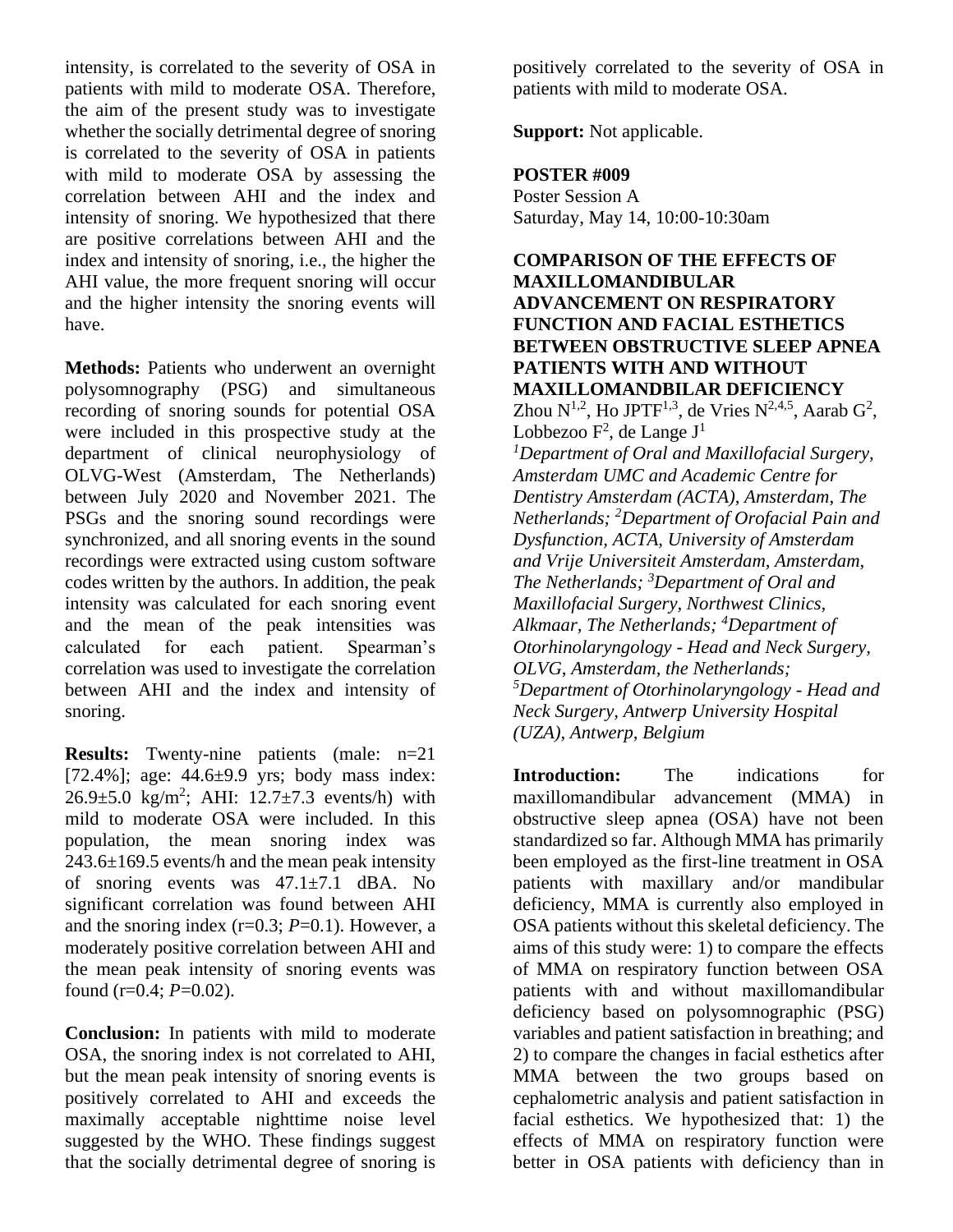those without deficiency; and 2) the changes in facial esthetics followed by MMA were more acceptable in OSA patients with deficiency than in those without deficiency.

**Methods:** Sixty-one MMA-treated OSA patients with both baseline and at least three-month follow-up PSG data and lateral cephalograms were enrolled in this retrospective study. Group A consisted of 21 patients without deficiency (90.5% male; age  $50.4 \pm 9.3$  y; body mass index [BMI]  $29.4 \pm 5.1$  kg/m2; baseline apnea hypopnea index [AHI]  $43.3 \pm 22.1$  /h). Group B consisted of 40 patients with deficiency (72.5% male; age 50.4  $\pm$  10.3 y; BMI 29.1  $\pm$  3.9 kg/m2; baseline AHI  $52.1 \pm 24.0$  /h). The collected data included preand post-operative PSG data, pre- and postoperative cephalometric measurements, and patient satisfaction with post-operative breathing and facial esthetics assessed by a 10-point visual analogue scale (VAS)  $(0 = not satisfied at all, 10)$ = completely satisfied). The primary outcomes were the changes in AHI and soft tissue cephalometric parameters. Independent-samples t-tests or Mann-Whitney U tests were used to compared values between groups. Paired-samples t-tests or Wilcoxon signed-rank tests were used to compare the pre- and post-operative values.

**Results:** At baseline, no significant differences between both groups were found in sex, age, BMI, AHI, nasal prominence, and nasolabial angle, while significantly more protrusive position of the upper lip (UL), lower lip (LL) and soft tissue pogonion (Pog') relative to the true vertical line (TVL), and smaller facial convexity were observed in group A. Postoperatively, the AHI reduction was comparable between the two groups  $(26.3 \pm 21.0)$  h *vs*  $37.1 \pm 24.8$  h;  $P =$ 0.490). Significant increases in UL-TVL, LL-TVL, and Pog'-TVL were observed in both groups, with significant decreases in nasal prominence and nasolabial angle. The changes in soft tissue measurements were comparable between the two groups. The satisfaction degrees in breathing (7.0 vs 6.5,  $P = 0.713$ ) and facial esthetics (6.5 vs 7.0;  $P = 0.983$ ) did not differ significantly between both groups.

**Conclusions:** Within the limitations of the retrospective study, it can be concluded that there is no significant difference in the effects of MMA on respiratory function and facial esthetics between OSA patients with and without maxillomandibular deficiency.

**Support:** Not applicable.

#### **POSTER #010**

Poster Session A Saturday, May 14, 10:00-10:30am

#### **AIRWAY SIZE IS NOT A SIGNIFICANT FACTOR IN THE LOW AROUSAL THRESHOLD PHENOTYPE IN OBSTRUCTIVE SLEEP APNEA**

Yash Gill<sup>1</sup>, Pahnwat Tonya Taweesedt MD<sup>2</sup>, Ishan Aiyer,<sup>3</sup> Salim Surani  $MD<sup>2</sup>$ *1 St. Mary's College, Moraga, CA; <sup>2</sup>Corpus Christi Medical Center, Corpus Christi, TX; <sup>3</sup>Blair Academy, NJ*

**Introduction:** Currently, treatments for obstructive sleep apnea (OSA) are not prescribed with consideration of pathophysiologic phenotypes. One such phenotype is low respiratory arousal threshold (ArTH) —defined as the occurrence of arousal from sleep with a small rise in ventilatory drive. A non-invasive way of deriving ArTH from polysomnography (PSG) variables has recently been described. We wanted to examine the impact of airway size on the presence of low ArTH phenotype OSA.

**Methods:** This was a retrospective review of patient charts. We included patients who underwent full night diagnostic PSG. OSA was defined as an apnea hypopnea index (AHI) of >5. Epworth score, BMI, neck circumference, and upper airway size using Modified Friedman (MF) were recorded. Low ArTH was calculated using AHI, fraction of hypopneas and O2 nadir.

**Results:** 653 patients were included - 421(65%) M & 230 (35%) F. 36% of patients had a low ArTH phenotype. In the low ArTH group average MF scores were  $2.6 +/- 1.0$  vs  $2.8 +/- 1.0$  in those with normal ArTH  $(p=0.03)$ . In looking at each of the 4 airway size groups, the proportion of low ArTh phenotype was 14%, 34%, 27%, and 25% respectively for MF Grade 1,2,3,4. Correlation between MF and ArTh score was  $-0.106$  (p $< 0.01$ ).

There was no significant association of low ArTH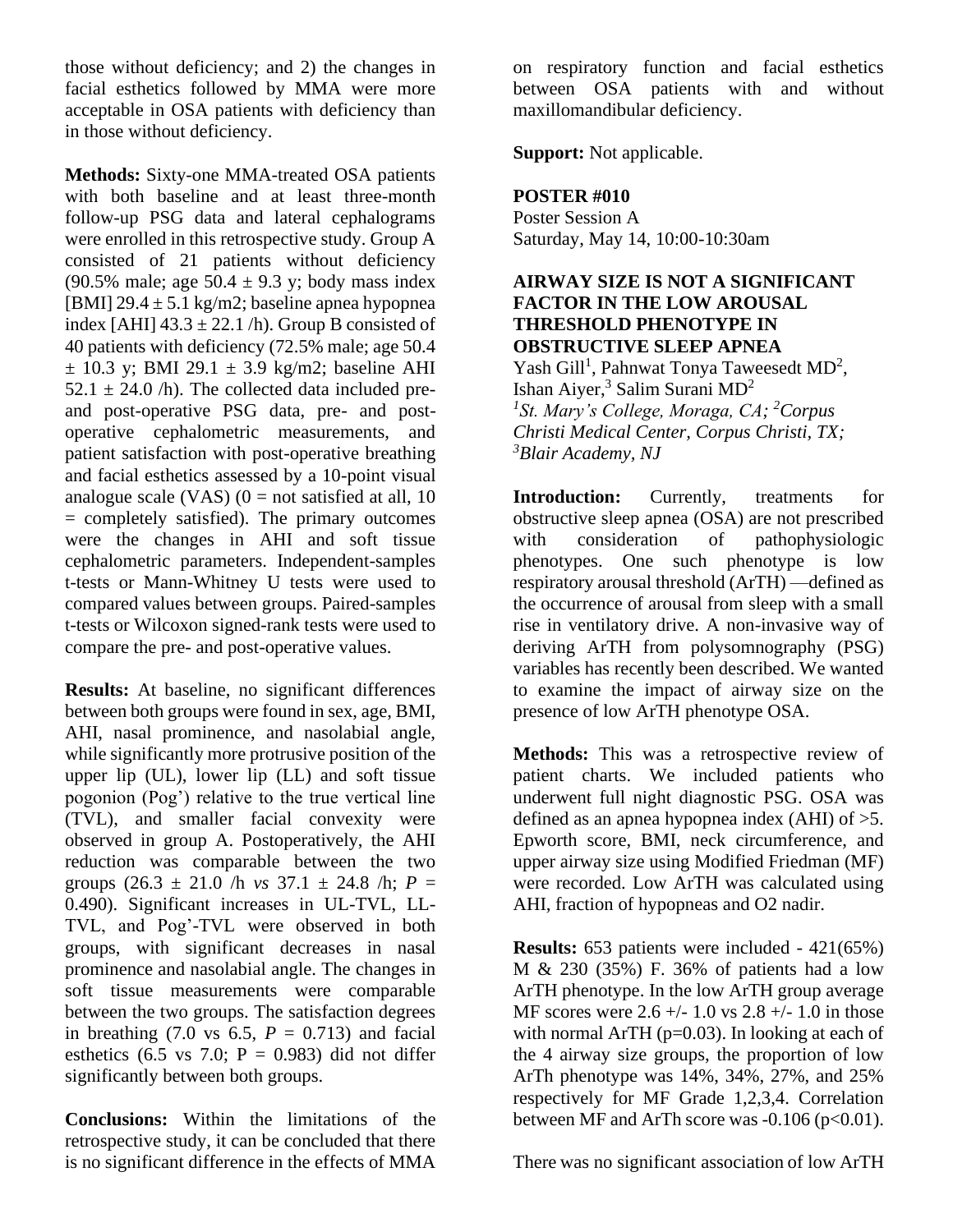and MF score even after adjusting for age, gender, BMI, ESS, and neck circumference.

**Conclusion:** Airway size does not seem to be a major factor in impacting the low ArTh phenotype. As we move towards precision based therapy in OSA, use of oral appliance may be relevant in all grades of airway size/morphology for low ArTH phenotype OSA and could be combined with pharmacotherapy approaches in these patients. Future studies should examine the impact of use of oral appliance for OSA on ArTH in different airway size.

#### **Support:** None

#### **POSTER #011**

Poster Session B Saturday, May 14, 4:00-4:30pm

#### **COMPARISON OF UPPER AIRWAY MORPHOLOGY BETWEEN POSITIONAL AND NON-POSITIONAL OBSTRUCTIVE SLEEP APNEA**

Xiaoxin Shi <sup>1,2,3</sup>, Kate Sutherland<sup>4</sup>, Frank Lobbezoo<sup>1</sup>, Erwin Berkhout<sup>2</sup>, Jan de Lange<sup>3</sup>, Peter A. Cistulli<sup>4</sup>, Ghizlane Aarab<sup>1</sup> *<sup>1</sup>Department of Orofacial Pain and Dysfunction, Academic Centre for Dentistry Amsterdam (ACTA), University of Amsterdam and Vrije Universiteit Amsterdam, Amsterdam, the Netherlands; <sup>2</sup>Department of Oral Radiology, Academic Centre for Dentistry Amsterdam (ACTA), University of Amsterdam and Vrije Universiteit Amsterdam, Amsterdam, the Netherlands; <sup>3</sup>Department of Oral and Maxillofacial Surgery, ACTA and Academic Medical Center Amsterdam (AMC), Amsterdam, the Netherlands; <sup>4</sup>Charles Perkins Centre and Northern Clinical School, Faculty of Medicine and Health, University of Sydney, Sydney, NSW, Australia*

**Introduction:** Existing evidence suggests that the difference in the pathogenesis between positional obstructive sleep apnea (POSA) and non-POSA (NPOSA) may be related to differences in upper airway morphology. However, the difference in upper airway morphology between both groups is not clear. The worsening of sleep-related obstructive respiratory events in supine position may be related to gravity, which works against the

anterior wall of the upper airway and may induce collapse of the upper airway in anteroposterior dimension. Therefore, we hypothesized that: (1) individuals with POSA will have a higher anatomical imbalance (i.e., an excessive tongue size relative to maxillomandibular enclosure size) compared to individuals with NPOSA; and (2) individuals with POSA will have a more elliptically shaped upper airway with the long axis oriented in the lateral direction compared to individuals with NPOSA. Therefore, the primary aim of this study was to compare anatomical balance and shape of the upper airway between individuals with POSA and individuals with NPOSA based on cone beam computed tomography (CBCT) images in supine position.

**Methods:** This study was a secondary analysis of data from a prospective study, in which 60 individuals with OSA (apnea-hypopnea index  $(AHI) > 10$  events/h) were recruited for building a prediction model on oral appliance treatment outcome. Individuals were classified as POSA if the AHI in supine position was greater than twice the AHI in non-supine positions; otherwise, individuals were classified as NPOSA. Anatomical balance was calculated as the ratio of the tongue area and the maxillomandibular enclosure area as derived from CBCT scan. Upper airway shape was calculated as the ratio of the anteroposterior dimension and lateral dimension of the minimal cross-sectional area of the upper airway (CSAmin-shape). The mean differences in anatomical balance and shape of the upper airway between POSA and NPOSA groups were compared by analysis of covariance (ANCOVA).

**Results:** Thirteen participants with an incomplete dataset were excluded from the analysis. Therefore, 47 participants (28 men and 19 women) with a median (interquartile range) age of 56.0 (46.0-63.0) years, a median AHI of 27.8  $(15.0-33.8)$  events/h, a mean  $(\pm SD)$  body mass index (BMI) of 29.4  $(\pm 5.4)$  kg/m<sup>2</sup>, and a mean  $(\pm SD)$  neck circumference of 40.1 ( $\pm 3.3$ ) cm were included in the analysis. There were no significant differences between the POSA group (n=34) and NPOSA group (n=13) in age, gender distribution, BMI, and neck circumference (*P*=0.07-0.88). The AHI and AHI-supine were not significantly different between the POSA and NPOSA groups (*P*=0.07 and 0.39, respectively). However, the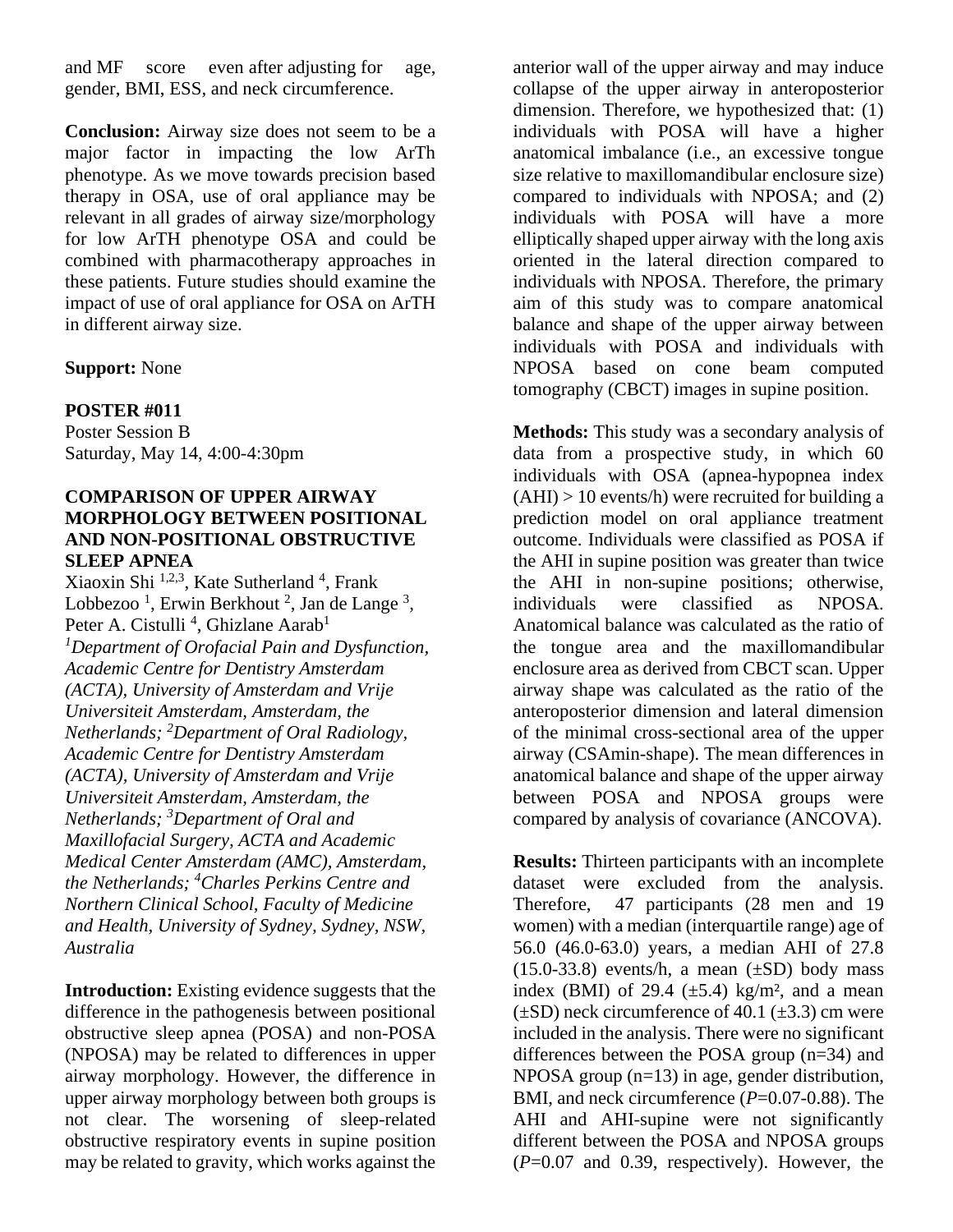median (interquartile range) AHI-non-supine was significantly lower in the POSA group (6.0 (3.0- 13.5) events/h) compared to the NPOSA group (30.7 (23.3-34.4) events/h) (*P*<0.01). There was no significant difference between the POSA and NPOSA groups in anatomical balance and CSAmin-shape ( $P=0.18$  and 0.73, respectively).

**Conclusions:** Within the limitations of this study, we concluded that there is no significant difference in the anatomical balance and shape of the upper airway in supine position between individuals with POSA and individuals with NPOSA.

**Support:** This work was supported by the National Health and Medical Research Council (NHMRC) of Australia (Project grant GNT1024351).

#### **POSTER #012**

Poster Session A Saturday, May 14, 10:00-10:30am

#### **FACTORS ASSOCIATED WITH TREATMENT ADHERENCE TO MANDIBULAR ADVANCEMENT DEVICES: A SCOPING REVIEW**

L.H. van der Hoek<sup>1</sup>, B.R.A.M. Rosenmöller<sup>1,2</sup>, L.J.M. van de Rijt<sup>1</sup>, R. de Vries<sup>3</sup>, G. Aarab<sup>1</sup>, F.  $Lobbezoo<sup>1</sup>$ 

*<sup>1</sup>Department of Orofacial Pain and Dysfunction, Academic Centre for Dentistry Amsterdam (ACTA), University of Amsterdam and Vrije Universiteit Amsterdam, Amsterdam, The Netherlands; <sup>2</sup>Department of Oral and Maxillofacial Surgery, Amsterdam University Medical Centre, location Academic Medical Center (AMC), and Academic Centre for Dentistry Amsterdam (ACTA), University of Amsterdam and Vrije Universiteit Amsterdam, Amsterdam, The Netherlands; <sup>3</sup>Medical Library, Vrije Universiteit Amsterdam, Amsterdam, The Netherlands*

**Introduction:** Obstructive Sleep Apnea (OSA) is frequently treated with Continuous Positive Airway Pressure (CPAP) or Mandibular Advancement Devices (MADs). For various reasons, both treatment options are often affected by low adherence. While factors associated with low CPAP adherence are described in the

literature extensively, less is known about adherence to MAD therapy. It is important to recognize factors associated with MAD adherence in the treatment of OSA patients, because such knowledge will contribute to more personalized medicine approaches. This scoping review aimed to synthesize the body of literature on the factors associated with adherence to MAD treatment.

**Methods:** A systematic literature search was conducted by two reviewers independently. The bibliographic databases PubMed, Embase.com, Web of Science, and the Cochrane Library (Wiley) were used to identify relevant Englishlanguage publications, using the (MeSH) terms "Mandibular Advancement" and "Treatment Adherence and Compliance." After screening all titles and abstracts, the selected full-text articles were checked for eligibility based on a priori formulated inclusion and exclusion criteria. Studies were included if they described factors associated with adherence to MADs in adults in the treatment of OSA or snoring. They were excluded if they did not describe such factors, and if patients were younger than 18 years.

**Results:** The literature search yielded a total of 587 references. After duplicates had been removed, 584 references remained. Thirty-one studies were found eligible for inclusion in this study. The main reasons for exclusion were: no use of MAD, article not found, no association with adherence, and article not in English. Included studies were mainly randomized controlled trials, reviews, and retrospective studies. The literature showed that several factors have an association with adherence to MAD treatment. Main factors with a negative influence on the adherence to MAD treatment are: failing effectiveness of MAD; occurrence of side effects during MAD therapy, such as patient discomfort or tooth pain; usage of a thermoplastic MAD instead of a custom-made one; personality aspects like a type D personality; less severe OSA or less OSA symptoms at the start of MAD treatment; and a poor first experience with the MAD or failing guidance by the dental practitioner in the first month after the start of the MAD therapy. Factors that can have both a negative and a positive impact include: previous treatments before starting MAD therapy, patient phenotype, and dental treatments during MAD therapy.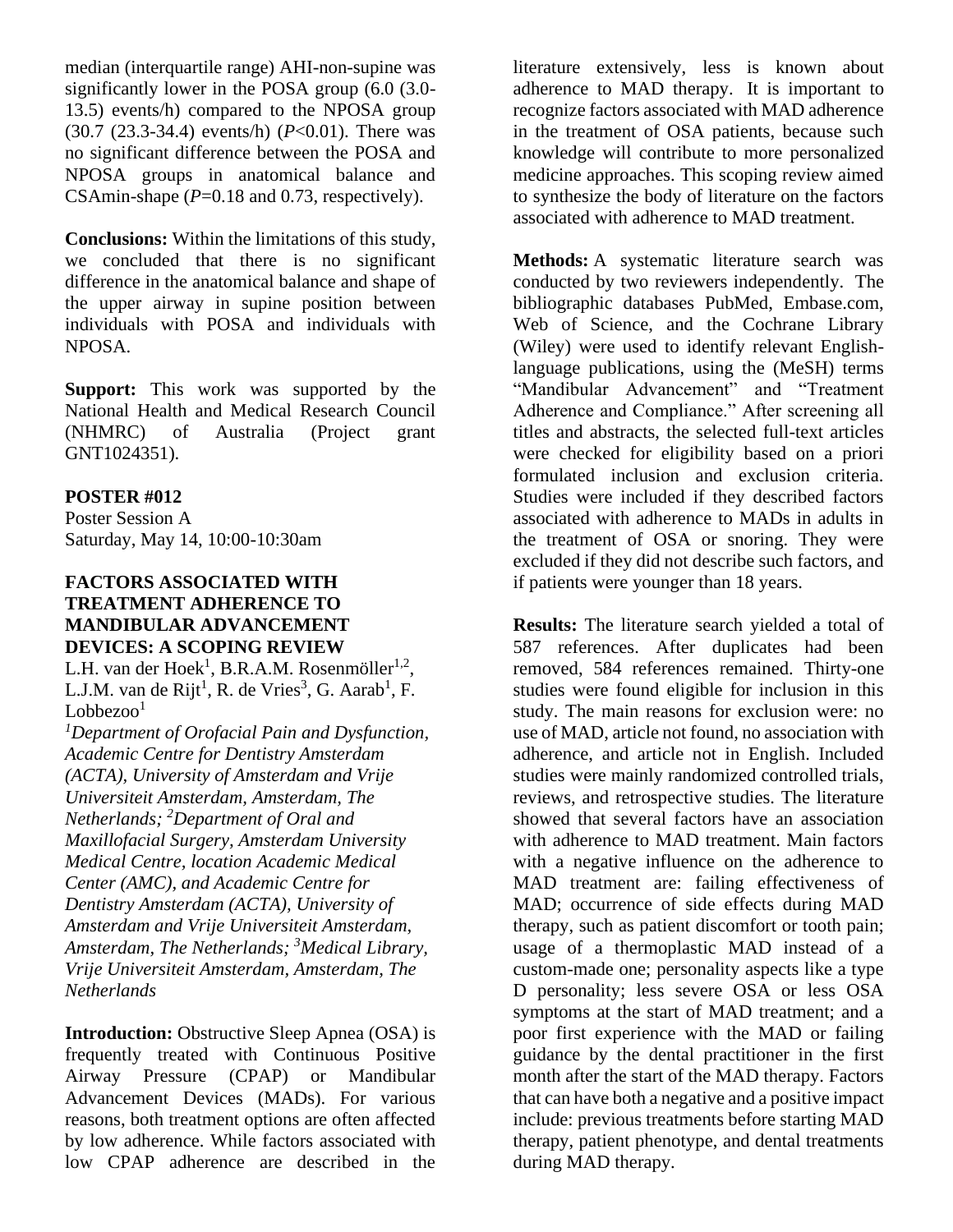**Conclusions:** This scoping review has described several factors that have an association with adherence to MAD therapy. The knowledge of these factors can be used to predict which patient is likely to cooperate well during MAD treatment and who is not. Matching patients to treatments in a personalized manner will contribute to the efficacy of OSA management by means of MADs.

#### **Support:** N/A

#### **POSTER #013**

Poster Session B Saturday, May 14, 4:00-4:30pm

# **AN INNOVATIVE APPROACH TO REDUCING SEVERITY OF OSA UTILIZING DENTAL EXPANSION METHODS**

Dr. Kalli Hale, DDS, MPH

**Introduction:** This case report is to share the changes that are possible when dentists are trained in maxillary and mandibular expansion. Utilizing the mRNA (mandibular repositioning nighttime appliance) therapy, which is a class 2 FDA cleared medical device, dentists can make permanent changes to the severity of a patients obstructive sleep apnea (OSA).

**Report of Case:** Patient received expansion treatment utilizing mRNA appliance from 2020- 2021. His pre-treatment AHI was 47 and posttreatment AHI, without oral appliance, was 9. Patient reported much improved nasal breathing and drastically improved quality of sleep.

**Discussion and Report:** In March 2019, a 61 year old patient presented to my dental clinic for his periodic recall examination. I noticed oral signs of sleep disordered breathing and he subsequently was referred for a Type 3 HSAT (home sleep apnea test). Patient was diagnosed with severe obstructive sleep apnea (AHI 47) and referred to sleep MD for CPAP therapy. In November 2019, patient presented for routine dental examination with chief complaint of bloating when using CPAP.

In December 2019, patient began expansion therapy, in conjunction with current CPAP treatment. In May 2020, patient reported he

stopped the CPAP on his own and was immediately referred for type 3 HSAT with oral appliance, to verify his AHI was within normal. HSAT revealed AHI 4 using oral appliance only.

After 13 months of growth & development utilizing expansive techniques, patient was referred again for type 3 HSAT with no oral appliance in place, which revealed a permanent drop in AHI from 47 to 9. Patient received formal diagnosis from board certified sleep physician that his sleep apnea severity was now mild.

It is vital that airway centric dentists are aware of this treatment modality when considering oral appliance therapy for our OSA patients.

**Support:** None

#### **POSTER #014**

Poster Session A Saturday, May 14, 10:00-10:30am

#### **SELECTION OF CUSTOM ORAL APPLIANCE FABRICATION SETTINGS IMPACT TREATMENT EFFICACY**

Daniel Levendowski MBA<sup>1</sup>, Edward Sall MD, DDS<sup>2</sup>, Bretton Beine RPSGT<sup>2</sup>, Dorian Cruz Arista DA<sup>3</sup>, Teresa Fregoso RDA<sup>3</sup>, William Odom DDS<sup>3</sup>, Dominic Munafo MD<sup>2</sup> *<sup>1</sup>Advanced Brain Monitoring, Carlsbad, CA, 2 Sleep Data, San Diego, CA; <sup>3</sup> Sleep Alliance, San Diego, CA*

**Introduction:** In a previously published Study-1, custom oral appliances (Custom-OA) fabricated using a conventional dental protocol provided inferior apnea-hypopnea index (AHI) reductions compared to the Apnea Guard® trial appliance (AG). In this comparison, Study-2 Custom-OAs were fabricated using the AG bite registration applied to one of two randomly assigned design types, with controlled vertical mouth opening (VMO).

**Methods:** CPAP-intolerant patients completed a two-night home-sleep-apnea study; Night-1 at baseline, Night-2 with the AG. The AG VDO selection was based on tongue-scallop (women=5.5/6.5 mm, men= 6.5/8.0 mm), and "AG target protrusion" set to 70% of the neutralmaximum range, while in situ.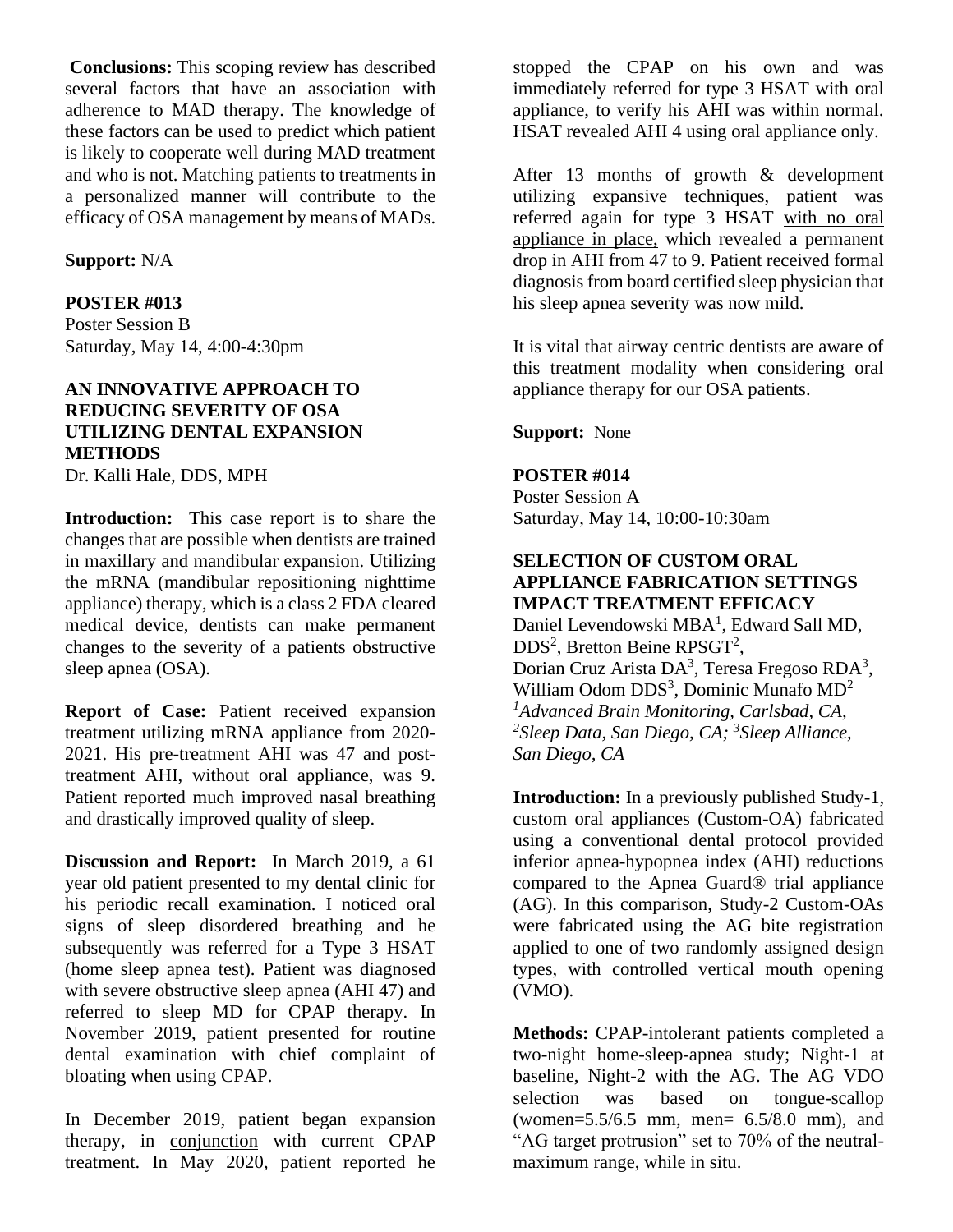The Custom-OAs for Study-1 were fabricated with vertical dimension of occlusion (VDO) dependent on sex (women=2.5 mm; men=5 mm), with protrusion set using a George-Gauge measured 70% from maximum retrusionprotrusion, and dentist-directed advancement. In Study-2, the Custom-OAs were fabricated to the AG VDO and target protrusion. In Study-1, 50% of the Custom-OAs were fitted with a Herbst (CA-Herbst) and 14% with a Prosomnus® [IA], vs. randomly assigned Study-2 distributions of 51% vs. 49%, respectively. Efficacy studies were conducted after completion of the Custom-OA titration in Study-1 and at the AG target protrusion in Study-2. With the CA-Herbst, vertical elastics were optional in Study-1 and mandatory in Study-2. In Study-2, five patients at-risk for temporomandibular joint complications were excluded, i.e., <7% of patients fitted with a Custom-OA, to avoid delivery at the AG target protrusion. Statistics included Mann-Whitney, Chi-squared, Bland-Altman, and multiple logistic regression analyses.

**Results:** The Study-1 (n=84) and Study-2 (n=51) patients who completed efficacy studies had similar distributions of logistic regression variables, including scalloped tongues (64% vs. 67%), sex (women 45% vs. 43%), age (53.8+11.9 vs. 54.9+15.2 years), body mass index (29.4+5.7 vs.  $27.8 \pm 4.2$  km/m<sup>2</sup>), and pre-treatment AHI severities (24.6+14.4 vs. 27.7+17.4 events/hour).

Bland-Altman plots highlighted significant differences between the AG and the Custom-OA overall AHI values in Study-1 vs. Study-2 (4.2+7.8 vs. 1.2+6.7; *P*=0.023). The significant differences between the Custom-OA vs. AG AHI values in Study-1 (Overall: 12.3+9.2 vs. 8.2+5.9; *P*<0.002; Supine: 17.0+13.6 vs. 10.8+7.8; *P*<0.005) were no longer apparent in Study-2 (Overall: 11.1+7.7 vs. 9.9+6.8; *P*=0.582; Supine: 16.0+13.0 vs. 12.4+8.6; *P*=0.368). The CA-Herbst was inferior to the AG by >5 events/h in 40% (17/42) of the Study-1 cases vs. 15% (4/26) in Study-2  $(P=0.034)$ .

The Study-1 vs. Study-2 protocol (Odds ratio=3.34; 95%CI: 1.19-9.36; *P*=0.022), pretreatment AHI (Odds ratio=0.95; 95%CI: 0.91- 1.00; *P*<0.036), and AG AHI (Odds ratio=0.73; 95%CI: 0.62-0.85; *P*<0.0001) were predictive of those who achieved a Custom-OA AHI<10. The AG AHI also predicted those with a Custom-OA AHI reduction >50% (Odds ratio=0.91; 95%CI: 0.83-1.00; *P*<0.05), and both an AHI reduction  $>50\%$  and an AHI<10 (Odds ratio=0.77; 95%CI: 0.67-0.88; *P=*0.0002).

With Study-2 temporomandibular joint screening, no side effects were reported in the patients delivered Custom-OAs at 70% AG target protrusion (n=69).

**Conclusions:** These findings confirm Custom-OA fabrication settings impact treatment efficacy. Custom-OA outcomes were equivalent to the AG when fabricated with the AG bite-registration, i.e., VDO and protrusion, and VMO was controlled.

**Support:** None

#### **POSTER #015**

Poster Session B Saturday, May 14, 4:00-4:30pm

#### **QUANTITATIVE EFFECT OF MANDIBULAR ADVANCEMENT DEVICES ON UPPER AIRWAY DIMENSIONS DURING DRUG-INDUCED SLEEP ENDOSCOPY IN OBSTRUCTIVE SLEEP APNEA**

K. Van den Bossche<sup>1,2</sup>; E. Van de Perck<sup>1,2</sup>, A. V. Vroegop<sup>1,2,3</sup>; J. Verbraecken <sup>1,3</sup>; M. J. Braem<sup>1,2</sup>; M. Dieltjens<sup>1,2</sup>; S. Op de Beeck<sup>1,2,3</sup>; O. M. Vanderveken $1,2,3$ 

*<sup>1</sup>Faculty of Medicine and health Sciences, University of Antwerp, Wilrijk (Belgium), <sup>2</sup>ENT, Head and Neck Surgery, Antwerp University Hospital, Edegem (Belgium), <sup>3</sup>Multidisciplinary Sleep Disorders Centre, Antwerp University Hospital, Edegem (Belgium)*

**Introduction:** Mandibular advancement devices (MAD) are an increasingly recommended treatment modality in selected patients with obstructive sleep apnea (OSA). The predominant mode of action of MAD is to protrude the mandible, resulting in opening of the upper airway and increasing its volume. Previous studies mainly showed a mechanical effect at the velopharynx, however, the influence on structures at a lower level is less clear. The aim of this study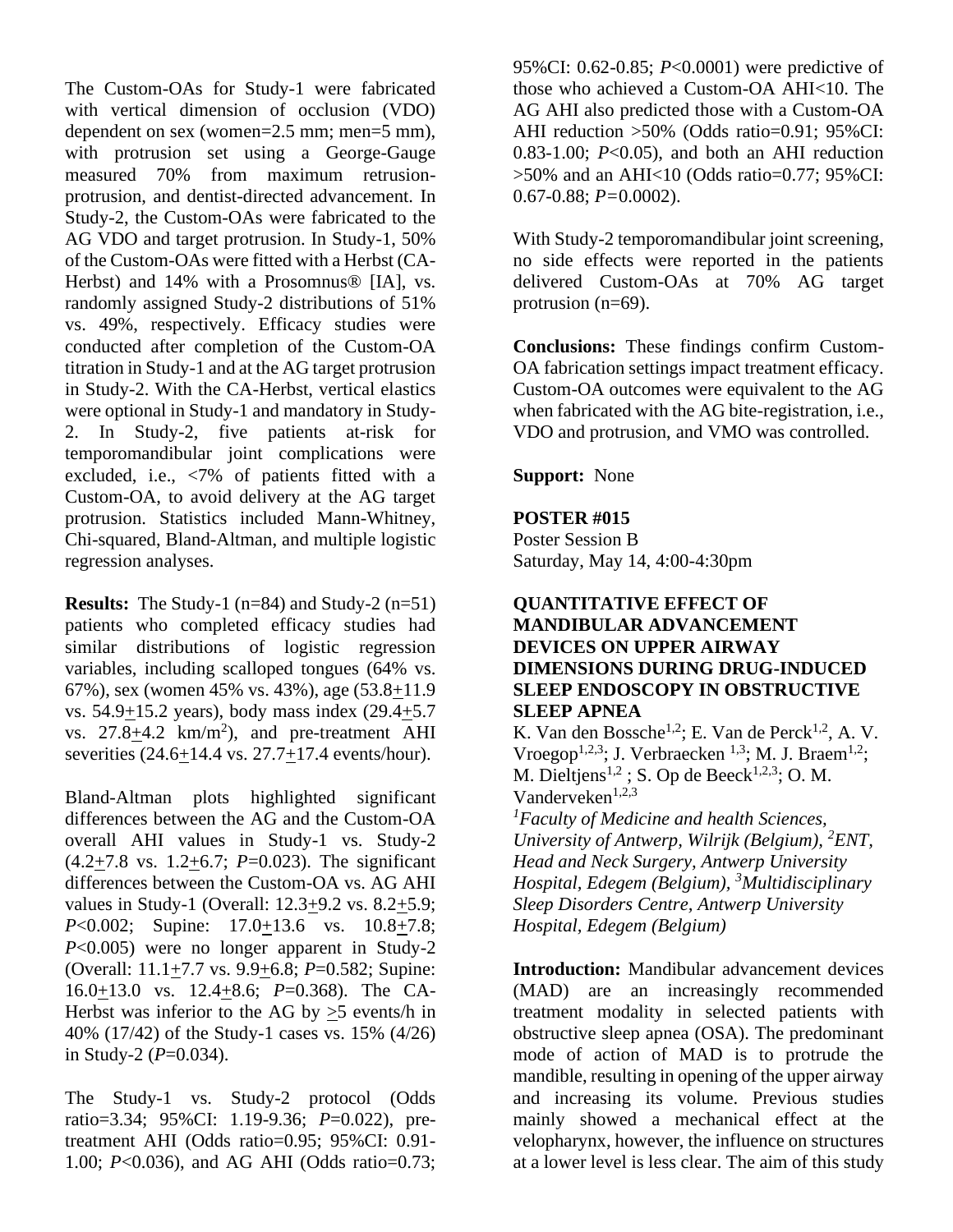is to visually investigate the effect of MAD therapy on upper airway dimensions during druginduced sleep endoscopy (DISE).

**Methods:** Data of 56 OSA patients, treated with MAD fixed at 75% maximal protrusion and with polysomnography baseline apnea-hypopnea index  $(AHI) \ge 10$  /h sleep, were included. All patients underwent a DISE with and without MAD during their treatment time frame and completed 3-month follow-up polysomnography with MAD. Three snapshots were selected at the beginning of inspiration from the DISE video-footage at the level of the tongue-base both at baseline and with MAD in situ for each patient by one researcher. Cross-sectional areas were digitally measured on retroglossal and retro-epiglottic level before and after mandibular advancement using the polygon selection tool in ImageJ. The airway lumen was followed transversally with consideration of lightdark interfaces to ensure a constant anatomical level. To correct for possible differences in scopepositioning, calibration according to the lateral epiglottis-length was performed.

Intraclass correlation coefficients (IC) were calculated in 60 images (*n=*10 patient*s)* for the retroglossal and retro-epiglottic area to assess agreement with an independent second observer, including images with and without the MAD present.

Linear mixed effects models were built to define the effect of MAD on upper airway dimensions. The presence or absence of MAD was included as fixed effect. Correlation between repeated measures in the same individual patient was accounted for through random effects.

Moreover, expansion ratios were calculated by dividing cross-sectional areas during mandibular advancement by areas at baseline. Treatment response was defined as reduction in AHI ≥50%. To determine the association between MAD treatment response and expansion ratios, independent samples t-tests were used.

**Results:** A total of 336 images (*168/168,*  baseline/MAD) in 56 OSA patients was scored (82.1% male; age: 48.6±7.9 years; BMI 25.9±7.9 kg/m²; baseline AHI 19.0 (12.9–25.7) events/h sleep).

Interobserver reliability measuring retroglossal and retro-epiglottic areas was excellent (IC=0.97).

A significant difference was seen between retroglossal cross-sectional areas at baseline (47,823.36±2,357.58 pixels) and with MAD in situ (55,818.52±2,357.58 pixels) (*p*≤0.0001); no significant difference was found at the retroepiglottic area (*p*=0.1074). Interestingly, greater expansion ratios for retroglossal area were seen in responders  $(1.31\pm0.49)$  compared to nonresponders  $(1.12\pm0.31)$ , although non-significant (*p*=0.0876). No significant association was found between treatment response and retro-epiglottic area.

**Conclusions:** These findings demonstrate an increase in upper airway dimensions at a retroglossal level during drug-induced sleep with MAD in situ. Furthermore, a more pronounced increase in retroglossal expansion ratios is observed in responders for MAD treatment compared to non-responders. However, larger sample sizes are needed to confirm these results. Finally, the utility of DISE in evaluating MAD treatment outcome is emphasized.

**Support:** This study was funded by a 3-year grant of the Flemish government agency for Innovation by Science and Technology (IWT-090864).

#### **POSTER #016**

Poster Session B Saturday, May 14, 4:00-4:30pm

# **EFFECTIVENESS OF MANDIBULAR ADVANCEMENT DEVICE IN COMPLEX SLEEP APNEA: A CASE REPORT**

Shuruq A. Alturki, BDS, Leopoldo P. Correa, BDS, MS. *Tufts University School of Dental Medicine*

**Introduction:** Complex sleep apnea syndrome (CompSAS) is a type of central sleep apnea (CSA) that develops in obstructive sleep apnea (OSA) patients during initial treatment with continuous positive airway pressure (CPAP) device. The mechanisms underlying CompSAS are not well understood.

**Report of Case:** 64-year-old male diagnosed with severe OSA ( $AHI = 52.3$ , 84.2% O2, and Central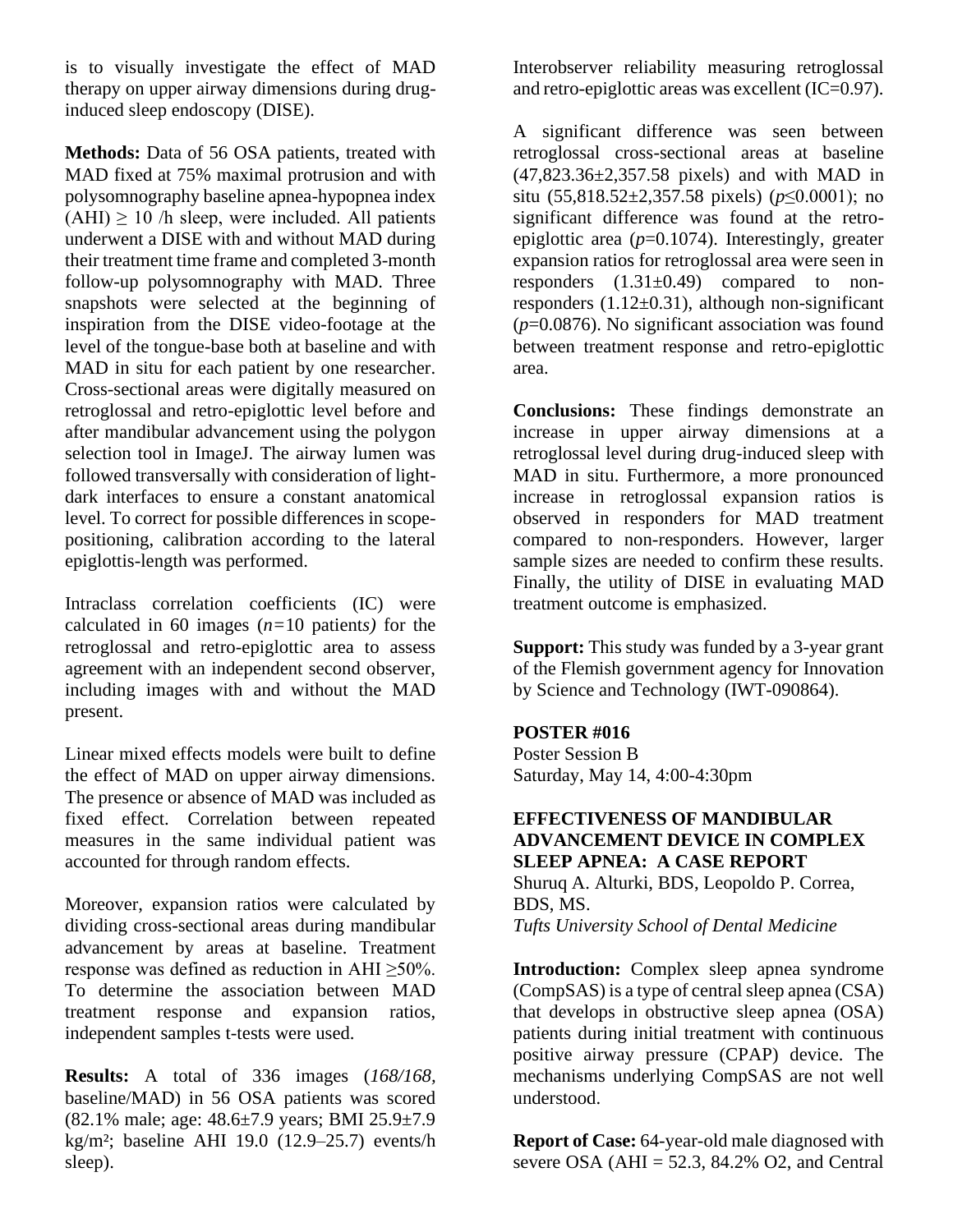apnea index  $= 22$ ) while subjectively reporting 14/24 on the Epworth Sleepiness Scale (ESS). Initially, he was prescribed and attempted PAP therapy as the first line of treatment for this level of severity. However, he was intolerant to the PAP machine and was consequently referred to Tufts Dental Sleep Clinic for assessment and therapy with a mandibular advancement device (MAD). Upon clinical history and physical examination, the patient had a BMI of 31.4 and a neck circumference measured 17", and cephalometric analysis depicted a low mandibular angle and reduced hyoid bone to mandible distance. Dental impressions and bite registration were completed, and a bilateral interlocking design MAD was fabricated with 80% of mandibular advancement as a starting point. The MAD sleep device and morning repositioning aligner were then delivered to the patient and properly fitted. The patient returned for follow up appointments to assess changes in symptoms; no additional titration of the oral device was needed based on subjective assessment, and patient reported no side effects from the use of MAD. After completion of the MAD clinical protocol, he was referred to his sleep physician for a follow up sleep study which objectively revealed a significant reduction of respiratory events  $(AHI = 8.8, 90\% \text{ O2}, \text{ and}$ Central apnea index  $= 6$ ) while subjectively reporting 5/24 on the Epworth Sleepiness Scale (ESS)

**Discussion:** Patients with CompSAS have a poor initial experience with CPAP and may be nonadherent to continued therapy. MAD are indicated for mild to moderate OSA and in selected patients with severe OSA who are non-adherent to PAP therapy. This case report showed successful management of CompSAS with MAD. Assessment of patient characteristics, predictors of MAD success, and therapeutic mandibular position must be assessed by the sleep dentist to optimize patient selection and improve treatment outcomes.

**Support:** Authors declared no conflict of interest and no financial support provided for this case report.

# **POSTER #017**

Poster Session A Saturday, May 14, 10:00-10:30am

#### **VENTILATION ANALYSIS AFTER ORTHODONTIC TREATMENT USING CFD. A SCOPING REVIEW**

Silvia Gianoni-Capenakas<sup>1</sup>, Cecilia Rossi<sup>2</sup>, Laura Templier<sup>2</sup>, Carlos F. Lange<sup>3</sup>, Manuel Lagravère  $Vich<sup>1</sup>$ 

*1 School of Dentistry, Faculty of Medicine and Dentistry, University of Alberta, Canada; <sup>2</sup>Faculty of Dentistry, University of Alfonso X el Sabio, Spain; <sup>3</sup>Department of Mechanical Engineering, Faculty of Engineering, University of Alberta, Canada.*

**Introduction:** Computational fluid dynamics (CFD) is the numerical study and modeling of fluid flow. It can be applied to the study of the upper airway. Orthodontic, orthopedic and orthognathic surgery treatments can modify the upper airway dimension, which could influence ventilation and consequently the risk of sleep-disorders. Therefore, CFD is an interesting method to evaluate these changes in airflow characteristics after treatment. This study aims to systematically review the literature to assess the upper airway airflow response using CFD comparing the ventilation results before and after different treatments such as orthodontic, orthopedic or orthognathic surgeries.

**Methods:** Preferred Reporting Items for Systematic Reviews and Meta-Analysis (PRISMA) was used as a guideline for the methodological approach of this study. Articles that evaluated the upper airway (nasal cavity, nasopharynx, oropharynx, hypopharynx) after orthodontic/orthopedic treatment or orthognathic surgery, using CFD were included. Studies that included CFD of healthy patients or patients with sleep-breathing disorders were listed. Studies in which the patients had syndromes or craniofacial disorders were excluded. No limitations of time or language were imposed. Literature search was conducted in March 2021 in five databases: Cochrane, EMBASE, PubMed, Web of Sciences, and Scopus. Two reviewers (SGC, ACG) independently evaluated the studies by screening the titles and abstracts, using the Rayyan citation management program. The articles were screened in full text in the second phase by the same two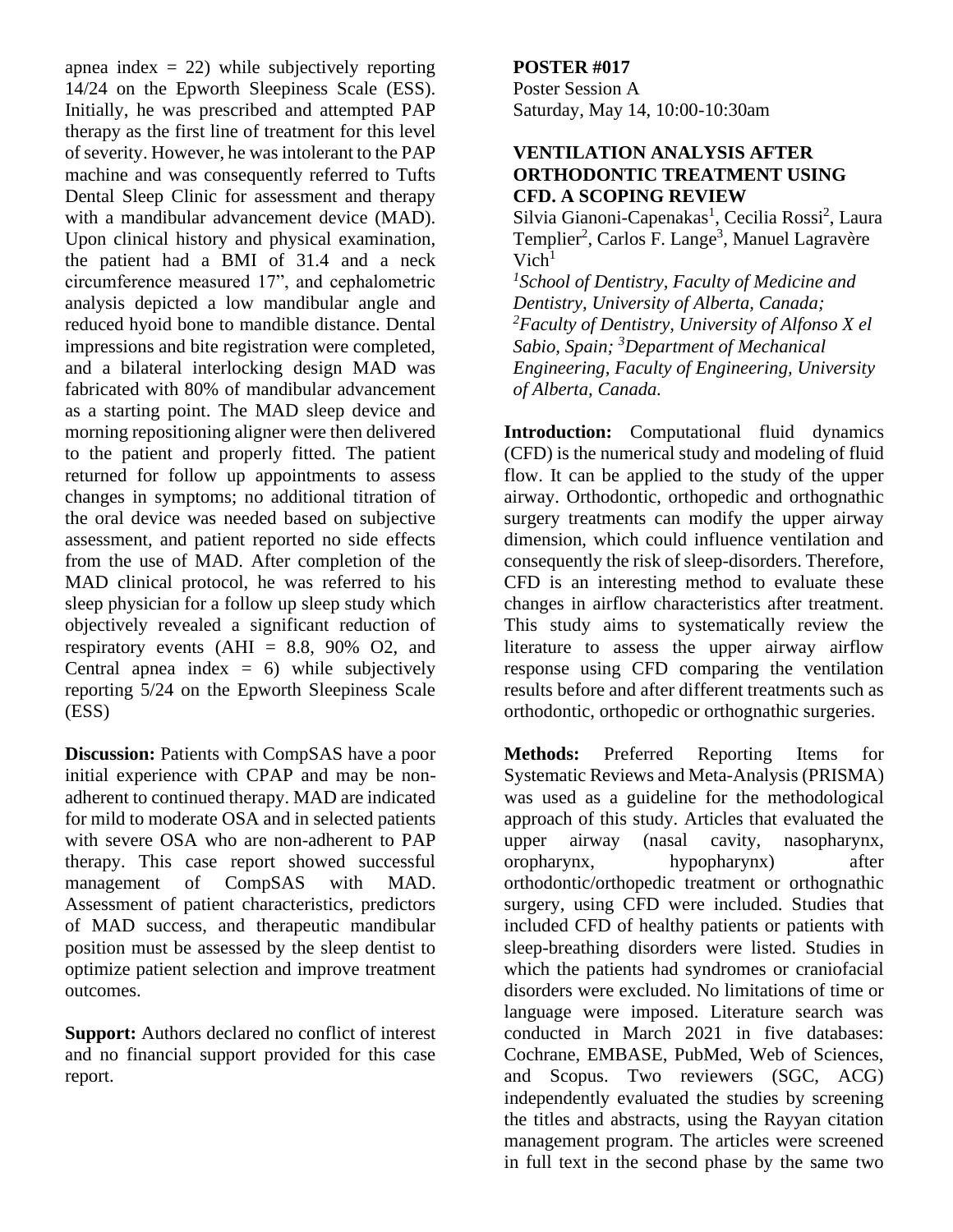reviewers and, in cases of disagreement, third and fourth reviewers were consulted (LT, CR). The data were extracted by the two examiners (LT, CR) and each article was recorded.

**Results:** Twenty-seven articles met the inclusion criteria. Different types of treatment were used to assess changes in the upper airway: Class II functional orthopedic appliance [i.e., Twin Block and Herbst]; rapid maxillary expansion (RME) [i.e., Hyrax, Hybrid-Hyrax, Keles expander, maxillary suture expansion (MSE) appliance, distraction osteogenesis maxillary expansion technique (DOME) and midpalatal corticotomyassisted rapid maxillary expansion (MCRME) with Hyrax device]; dental extractions; surgical interventions [i.e., maxillomandibular advancement (MMA), mandibular set-back (MSS), a combination of MSS and maxillary impactation and MSS associated with maxillary advancement]; and mandibular advancement device (MAD). In general, CFD results showed that treatments that could reduce upper airway dimensions, such as premolar extraction or mandibular setback surgeries, worsened the ventilation in patients. Conversely, treatments that might increase upper airway dimension (i.e., orthopedic functional appliances, rapid maxillary expansion, mandibular advancement device and maxillo-mandibular advancement surgery) improved ventilation and could be associated with an improvement of obstructive sleep apnea syndrome (OSAS) signs and symptoms.

**Conclusions:** Polysomnography is the gold standard exam for OSAS diagnosis. However, due to the high cost and long waiting list related to polysomnography, CFD seems to be a good alternative method to evaluate and predict the respiratory function. CFD has the potential as an important tool to be used in conjunction with available tomography to help predict the onset or improvement of OSAS, in patients undergoing orthodontic/orthopedic treatments and orthognathic surgeries. Due to the complexity of upper airways geometry, CFD modeling may be necessary in some cases in support of treatment selection and planning.

**Support:** No funding was used for this project

# **POSTER #018**

Poster Session B Saturday, May 14, 4:00-4:30pm

#### **MORE THAN A MOUTHPIECE…MANAGING THE POST-POLIO PATIENT** Jeff Paz, DDS, D.ABDSM

*Private Practice, San Antonio-USA* 

**Introduction:** Before the introduction of an effective vaccination paralytic poliomyelitis (polio) was a major cause of mortality (mostly respiratory failure) and morbidity in the first half of the 20th century. Approximately one third of the survivors suffer from respiratory insufficiency. 1. Hypoventilation problems are usually a result of muscular weakness complicated by deformation in the spine and thoracic cage or obstructive sleep apnea (OSA). 2 Post-polio syndrome (PPS) is defined as either a persistence of weakness from disease onset lasting for at least 15 years or post recovery onset of new weakness lasting at least a year. These new episodes of weakness may develop decades after the precipitating acute polio infection and go unrecognized due to a lack of awareness of this condition. 2 The use of non-invasive inspiratory and expiratory muscle aids can decrease the risk of acute respiratory failure, hospitalizations for respiratory complications, and need to resort to tracheal intubation.

**Report of Case:** This case describes a patient with thoracic cage deformity and chronic hypoventilation who uses an adaptive servo ventilator (ASV) 5 to assist in breathing during both awake and sleep hours. The clinical note is as follows. A pleasant 78-year-old man, accompanied by his wife and caretaker, presents to a dental sleep medicine clinic for replacement of his customized hybrid CPAP mask.

**Discussion:** Pt. presents to clinic with 11-year-old custom facemask. Pt reports, "It is not staying on my face like it use to, I think I need a new one." Fabricated new custom face mask, analog impression technique. Provided Pt. with new OA, attached to custom facemask for hybrid therapy.

**Support:** None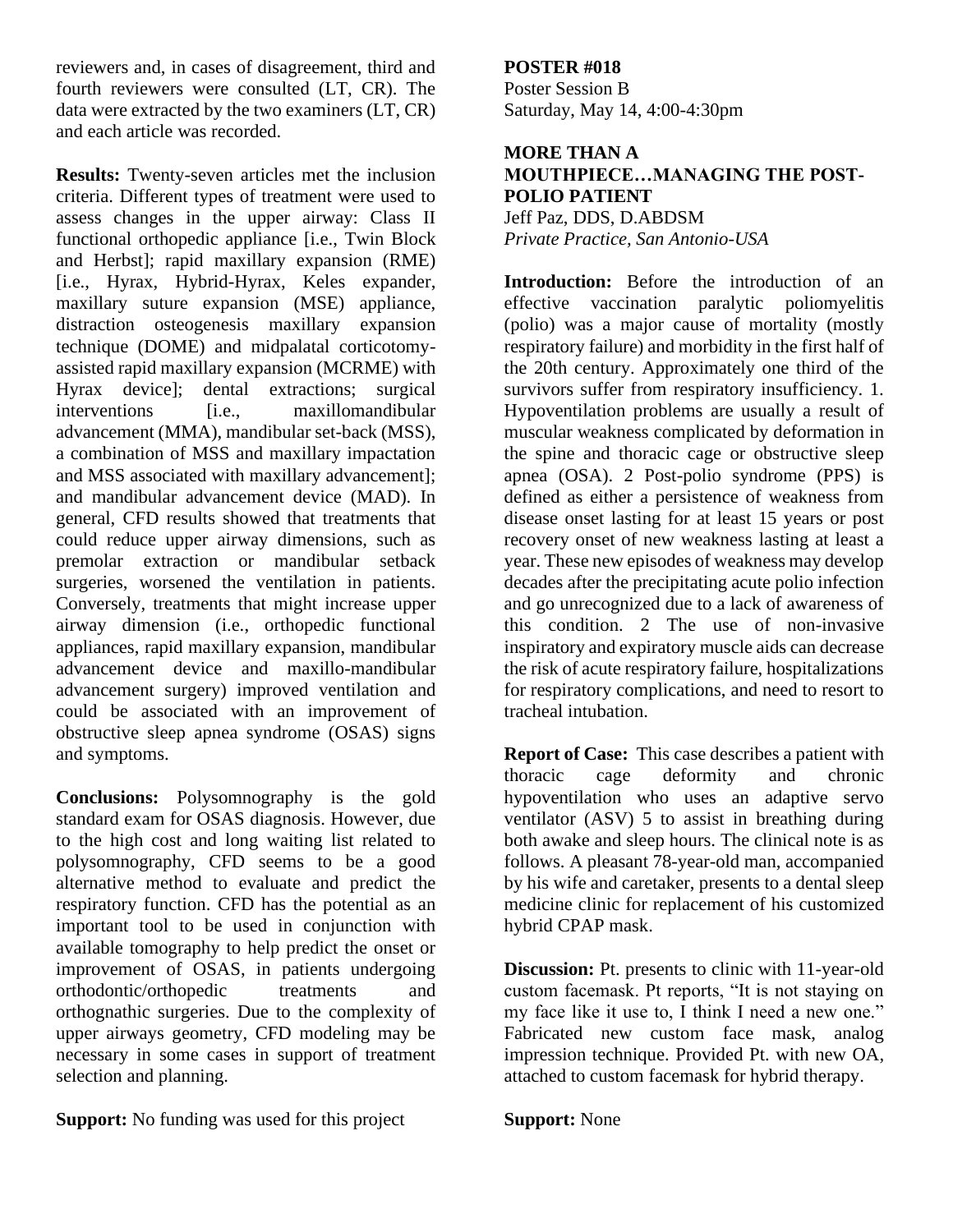#### **POSTER #019**

Poster Session A Saturday, May 14, 10:00-10:30am

#### **ADULTS WITH DOWN SYNDROME AND SLEEP APNEA CAN BE TREATED SAFELY AND EFFECTIVELY WITH MANDIBULAR ADVANCEMENT ORAL APPLIANCE (OAM) – A PILOT STUDY**

Giannasi LC<sup>1</sup>, Dutra MTS<sup>2</sup>, Nazario LM<sup>3</sup>, Nacif RS<sup>4</sup>, Oliveira EF<sup>4</sup>, Oliveira LVF<sup>5</sup>, Amorim JBO<sup>6</sup>, Salgado MAC<sup>7</sup>, Gomes MF<sup>8</sup>

*1,2,3,6,7,8 Center of Biosciences Applied to Patients with Special Health Care Needs (CEBAPE) São Paulo State University–UNESP/SJC, São Paulo, SP, Brazil; <sup>4</sup>Hospital do Servidor Público Estadual de São Paulo -IAMSPE, São Paulo; <sup>5</sup> University Center of Anápolis-UniEvangélica, GO, Brazil*

**Introduction:** Down syndrome (DS) is characterized by a complex set of pathologies and several clinical phenotypes, including generalized hypotonia and major craniofacial alterations (eg: narrow maxilla, hypoplasia of the middle third of the face) which directly contribute to the occurrence of obstructive sleep apnea (OSA). OSA, if left untreated, is associated to cardiorespiratory/metabolic diseases and cognitive alterations, which are already commonly present in this population. To our knowledge, no studies have accessed the effectiveness of OA<sup>m</sup> to treat OSA in adults with Down syndrome. The aim of this unique work was to evaluate the mean disease alleviation (MDA), through an embedded microsensor thermometer in an OA<sup>m</sup> for the treatment of OSA, and other sleep variables through a type II polysomnography (PSG II) in adults with DS.

**Methods:** Seven adults with DS were underwent to a medical anamnesis, clinical examination and dental inspection. A portable PSG II system (Embla Embletta MPR+PG ST+Proxy, Natus, California-USA) was used to perform a full-sleep study at patients' home, before and after 5 months of OAm usage. To measure the patient's compliance to OSA treatment, a thermosensitive microchip (TheraMon $\Box$ ) was embedded in the OAm. Patients were considered compliant when meeting a mean use rate of at least 4 h per night and 5 night per week. These measurements allowed to calculation

of Mean Disease Alleviation (MDA), to quantify the therapeutic effectiveness.

**Results:** The sample presented a mean age 21.7±4.3 (females). Prevalence of OSA and SB were 93.8%. PSG data showed an improvement of AHI (apnea index), SBI (sleep bruxism index) and desaturation index  $(IDO)$  from  $16.5\pm13.8$  to 9.6 $\pm$ 8.2, 19.3 $\pm$ 43.0 to 6.8 $\pm$ 15.0, and 13.9 $\pm$ 11.9 to  $9.6 \pm 9.6$ , respectively.

 $OA<sub>m</sub>$  was very well tolerated by 6 patients, only one did not adhere to the treatment. The objective mean rate of OA<sup>m</sup> use per night, for all 7 patients was  $6.7\pm4.3$ h/night, with an average use of 85% of days per week, and mean MDA=65.6%. When considering only the six compliant patients, the objective mean rate of  $OA<sub>m</sub>$  use per night was  $7.2\pm3.1$ h/night, the average use of days per week was 94.2% and mean MDA=68.2%. The results showed that good and clear communication, explaining the importance of the study to this group, contributed to high adherence of the OA<sup>m</sup> usage.

**Conclusion:** The use of OA<sup>m</sup> was effective to reduce OSA, IDO and SB. The mean MDA obtained in this study showed that adults with DS were highly compliant to this therapy.

Oral appliance therapy may be a safe and effective option to treat OSA in this population, when CPAP is refused. Studies with more patients and for a long-term period are necessary to confirm our result.

**Support:** FAPESP 2017/06835-8

#### **POSTER #020**

Poster Session A Saturday, May 14, 10:00-10:30am

#### **TREATMENT TRAJECTORY OF OSA: FROM DOCTOR RECOMMENDATION TO TREATMENT CHOICE**

Nelly Huynh<sup>1,2</sup>, Sally Bailes<sup>3,4</sup>, Dorrie Rizzo<sup>3,5</sup>, Gilles Lavigne<sup>1,2</sup>, Marc Baltzan<sup>6,7,8,9</sup>, Si Ming Lin<sup>1</sup>, Eva Libman<sup>3,4</sup>, Catherine Fichten<sup>3,4</sup> *<sup>1</sup>Department of Dentistry, Université de Montréal; <sup>2</sup>Centre d'étude du sommeil, Hôpital Sacré-Coeur de Montréal; <sup>3</sup>Lady Davis Institute, Jewish General Hospital; <sup>4</sup>Department of Psychiatry,*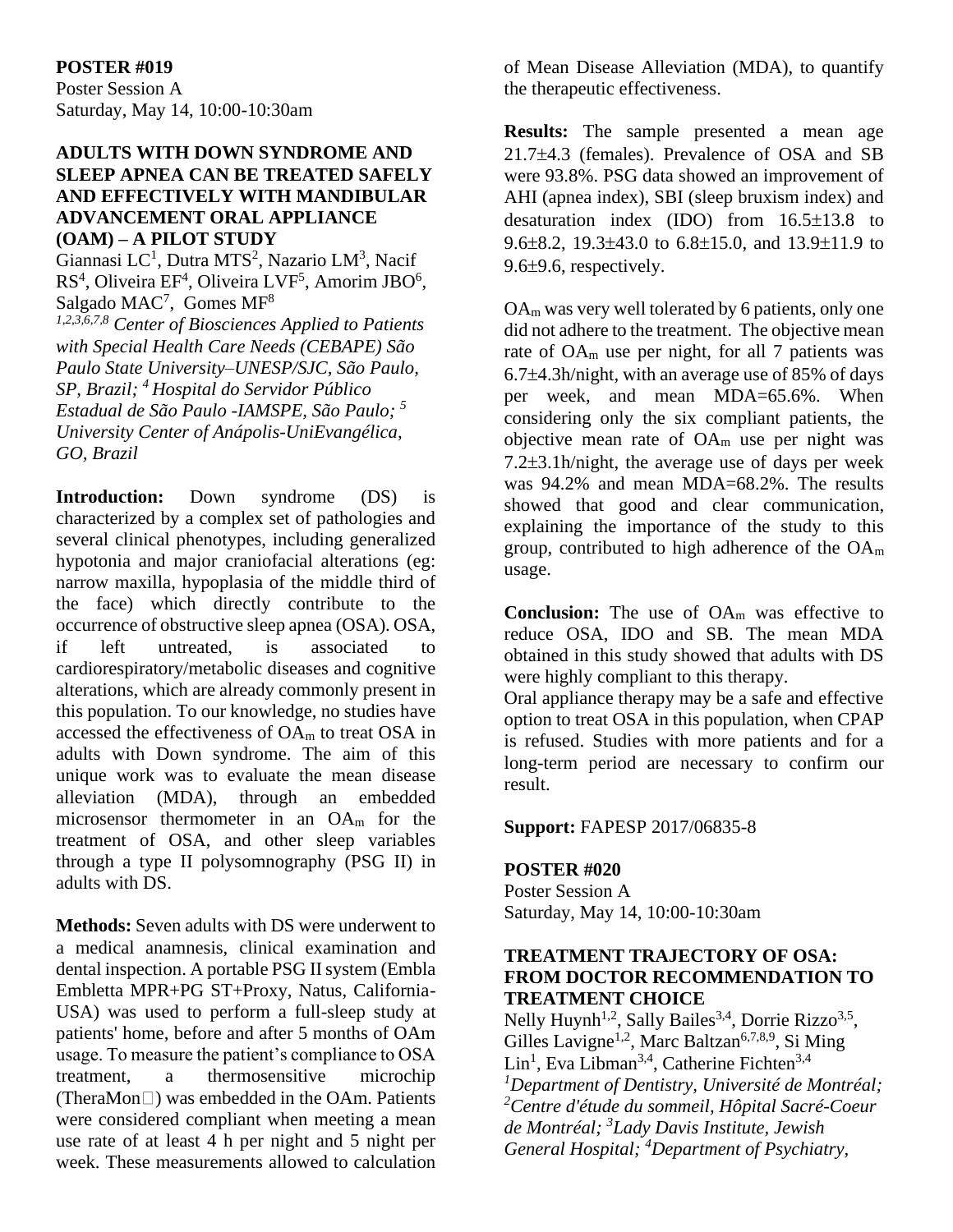*McGill University; <sup>5</sup>Department of Family Medicine, McGill University; <sup>6</sup>Department of Epidemiology Biostatistics and Occupational Health, McGill University; <sup>7</sup>Centre Intégré Universitaire des Soins et Services Sociaux du Nord de L'île de Montréal; <sup>8</sup>Mount Sinai Hospital; <sup>9</sup> Institut de Médecine du Sommeil - Montreal, Canada.*

**Introduction:** Obstructive sleep apnea (OSA) is a chronic condition with deleterious physical health outcomes, compromised quality of life and increased healthcare usage. OSA is underrecognized in primary care settings. After initial diagnosis, we know little about the long-term trajectory of OSA and treatment usage. The objective of the present study was to assess the 10 year prospective trajectory of OSA treatment in middle- to older-aged patients followed in a primary public healthcare setting.

**Methods:** Consecutive adult family medicine patients  $(n=176;$  mean age=54.5, SD=10.6), suspected of sleep disordered breathing, were approached at their doctor's office and asked to participate in a sleep study, regardless of sleeprelated complaints. They all underwent inlaboratory polysomnography (PSG) and completed questionnaires in 2012-2013 (Time 1). Those receiving a diagnosis of OSA were followed for recommended treatment according to usual medical practice, primarily either positive airway pressure (PAP) or oral appliance therapy (OAT). Participants were re-contacted at three time points post-diagnosis: 3 years (Time 2), 8 years (Time 3), and 10 years (Time 4), and were administered the home sleep apnea testing and questionnaires. They were questioned regarding initiation and adherence to OSA treatment, type of treatment (e.g., positive airway pressure (PAP), oral appliance therapy (OAT), or change of treatment status (e.g., discontinuation, start of therapy). Between Time 3 and Time 4, participants with OSA were provided more information about the two main treatment options (i.e. OAT, PAP) which included more recent knowledge about long term benefits of both approaches.

**Results:** Of 176 participants who underwent PSG, 92.6% (163) received a diagnosis of OSA (Time 1). At Time 2, only 32.5% of diagnose participants initiated treatment: 46 PAP (mean AHI=36.77, SD=25.29), 5 OAT (mean AHI=21.16, SD=4.24), and 2 weight loss & gastric bypass. Of those who initiated PAP, 37% (17/46) discontinued treatment, while for OAT, 20% (1/5) discontinued treatment. At Time 3, 26% of participants who were prescribed CPAP at baseline were informed of OAT as a treatment option for OSA, as opposed to 70% at Time 4. At Times 3 and 4, rates of adherence remained stable for both PAP and OAT. Although more explanation was provided on efficacy of both treatments, no changes occurred. No additional treatment uptake was noted among the 67.5% of individuals who initially declined OSA treatment.

**Conclusions:** The high prevalence of OSA in our primary care sample reflects the importance of screening for OSA when suspected at primary care appointments. However, low rate of treatment initiation in a primary care setting should also be further investigated in terms of cost, patient lack of knowledge regarding OSA risk, low motivation, and inadequate primary caregiver communication. In addition, our data raises the question of whether treatment adherence would have improved had patients received a clear treatment choice earlier in the diagnosis-treatment sequence, with enhanced information about the OAT option.

#### **Support:**

*American Academy of Dental Sleep Medicine (AADSM) Canadian Institutes of Health Research (CIHR)*

#### **POSTER #021**

Poster Session B Saturday, May 14, 4:00-4:30pm

#### **OROFACIAL PAIN, MASTICATORY MUSCLE HYPOTONIA AND SLEEP DISORDERS IN YOUNG AND ADULTS WITH DOWN SYNDROME**

Bruna Dicieri<sup>1</sup>, Lilian C. Giannasi<sup>1</sup>, Monica F. Gomes<sup>1</sup>, Miguel A. C. Salgado<sup>1</sup>, José B. O. Amorim Wagner Oliveira<sup>1</sup>, Adriano Bressane<sup>1</sup>, Sigmar de Mello Rode<sup>1</sup>

*<sup>1</sup>Unesp - São Paulo State University, Institute of Science and Technology - São José dos Campos Campus, São Paulo, Brazil.*

**Introduction:** Down syndrome (DS) is a genetic disorder caused by trisomy of chromosome 21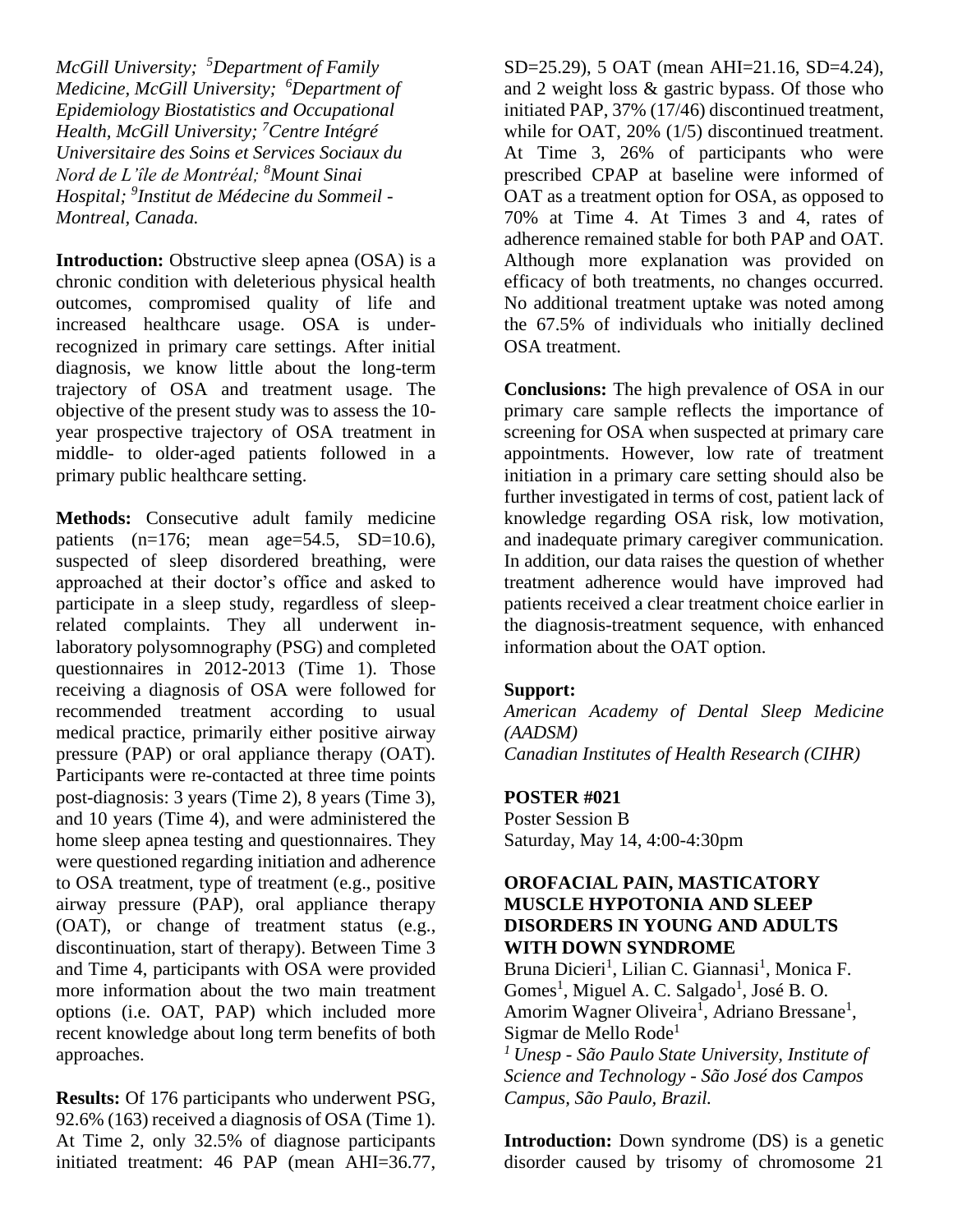(HSA21). This disorder is characterized by a complex set of pathologies and several clinical phenotypes, such as: muscle hypotonia (mMH), ligament hyperlaxity, sleep disorders, and others. Temporomandibular disorders have been evidenced in this target-public; however, rare studies were found. This study aimed to investigate the presence of orofacial pain in DS and to correlate their clinical findings with the  $m$ MH and sleep disorders.

**Methods:** Twenty-three young and adults with DS, 10 atypical women with DS and 13 atypical men. All atypical subjects were submitted to the Diagnostic Criteria for Temporomandibular Disorders (DC/TMD), Axis  $I<sub>5</sub>$  to verify the presence of orofacial pain on the temporal and masseter muscles, bilaterally, and on the temporomandibular join (TMJ). The  $m$ MH was identified from electromyographic records of the temporal and masseter muscles, bilaterally, in maximum voluntary clench (MVC) condition, and in maximum bite force (MBF; kgf). The maximum mouth opening (MMO) was also calculated. The sleep disorders, including obstructive sleep apnea (OSA), sleep bruxism index (SBI; events/h), and snoring index (SI; events/h), were evaluated through the polysomnography type II home sleep test. A descriptive and comparative analysis of all clinical findings was performed, and statistical analysis was done.

**Results:** Non-significant differences were verified between muscle and TMJ pains according to the sexes, however, the pain in the left masseter muscle was more frequent in men (69%) and in TMJ, the pain was more frequent in men (46%). The electromyographic records of the temporal and masseter muscles and MBF intensity were well reduced in both the genders, indicating  $m$ MH. Additionally, the left masseter muscle was more affected when compared with the other studied muscles, mainly in atypical men. In MMO, 80% of atypical women and 85% of atypical men showed increased of MMO amplitude (ligament hyperlaxity). The increased values varied of 11% to 46% for atypical women and 2% to 75% for atypical men. The left masseter muscle was more affected, mainly in men. The severity of OSA, SB and SI was higher in men (38,5%, 54%, 27,65 events/h respectively).

**Conclusions:** The mMH was confirmed in all subjects with DS, leading to a high amplitude of mouth opening due to ligament hyperlaxity of TMJ, mainly in atypical men. The pain, found in the masseter and temporal muscles and in the TMJ, may have interfered in the manifestation of the MMH, decreasing the muscle force mainly in some men. No correlation was found between the orofacial pain and sleep disorders.

#### **Support:** FAPESP 2017/06835-8

This research was supported by the State of São Paulo Research Foundation (FAPESP; grant number 2017/06835-8).

# **LATE-BREAKING ABSTRACTS**

#### **POSTER #22**

Poster Session B Saturday, May 14, 4:00-4:30pm

#### **EVOLUTION OF COMPLIANCE AND SELF-REPORTED SYMPTOMS OVER 36 MONTHS IN MANDIBULAR ADVANCEMENT DEVICE THERAPY FOR OBSTRUCTIVE SLEEP APNEA: A RETROSPECTIVE STUDY**

Linda Sangalli<sup>1</sup>, Fernanda Yanez Regonesi<sup>1</sup>, Diego Fernandez Vial<sup>1</sup>, Andres Martinez Porras<sup>1</sup>, Isabel Moreno Hay<sup>1</sup> *<sup>1</sup> Orofacial Pain Clinic, University of Kentucky, Lexington, USA*

**Introduction:** According to the literature, the use of mandibular advancement devices (MAD) is a feasible and accepted option for management of mild-moderate obstructive sleep apnea (OSA), and in severe cases when indicated. However, management of OSA with MAD requires dynamic and regular monitoring during the titration period and over time, to detect changes in compliance and reappearance of OSA-related symptoms. Aim of the study was to investigate the difference in compliance and change of self-reported OSA symptoms over time in *responders* and *nonresponders* to MAD therapy.

**Methods:** Retrospective chart review of patients referred to Orofacial Pain Clinic (University of Kentucky) between 2016-2021 for management of OSA with MAD was performed. Inclusion criteria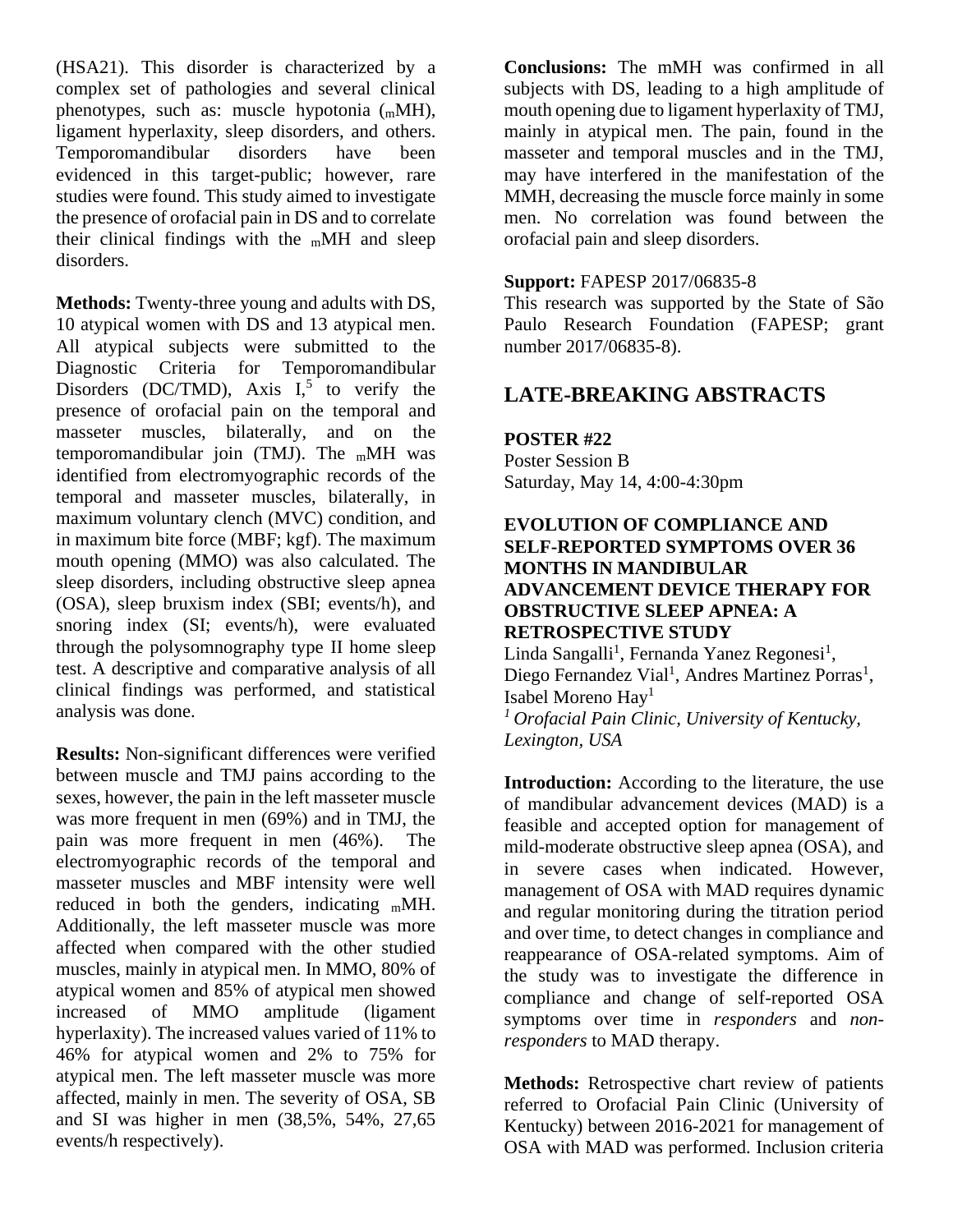were participants with a post-treatment sleep study with MAD *in situ,* and follow-ups for at least 3 months investigating compliance and OSA-related symptoms. Participants were divided into *responders* (50% reduction of baseline AHI) and *non-responders*. Compliance was evaluated in terms of days/week and hours/night of MAD use. Subjective symptoms were recorded using a 100 mm Numerical Rating Scale (NRS), and included bedpartner report of loudness of snoring (0-100 NRS, 0=not snoring at all) and apneic episodes (0- 100 NSR, 0=never), tiredness upon awakening (0- 100 NRS, 0=completely rested), daytime fatigue  $(0-100 \text{ NRS}, 0=$ not at all tired), subjective sleep quality (0-100 NRS, 0=very sound restful), daytime sleepiness (0-24 Epworth Sleepiness Scale, 0=not sleepy at all), subjective percentage of improvement with MAD therapy (0-100 NRS, 0=no improvement).

*T*-test was used to compare *responders* and *nonresponders* at baseline and post-treatment parameters. Repeated-measures ANOVA was performed to evaluate change in compliance and OSA symptoms over time  $(t_0, \text{before post-treatment})$ sleep study;  $t_1$ , at 3 months from post-treatment sleep study;  $t_2$ , at 6 months;  $t_3$ , at 12 months;  $t_4$ , at 18 months;  $t_5$ , at 24 months;  $t_6$ , at 30 months:  $t_7$ , at 36 months).

**Results:** From 79 patients, a total of 54 participants (46.3% female, mean<sub>age</sub>  $64.4 \pm 10.71$  y/o) were included; of those, 30(55.6%) were classified as *responders*, 24(44.4%) as *non-responders. Responders* and *non-responders* differed at baseline for AHI (28.29±19.89 vs 16.75±8.94, *p*=.007), loudness of snoring (54.66±28.41 vs 71.74±24.06, *p*=.026), sleep quality (49.83±26.942 vs  $64.79 \pm 24.65$ ,  $p = .042$ ), and at post-treatment for AHI (7.43±6.49 vs 15.47±8.29, *p*=.000). Compliance in MAD use and subjective OSA symptoms did not differ between groups at  $t_0$  (all *p*'s>0.05). Although fluctuating in both groups, no difference was found over time in compliance in MAD use (7 nights/week for 7 h/night), loudness of snoring, witnessed apneas, tiredness upon awakening, sleep quality and subjective improvement between the two groups (all *p*'s>0.05). *Responders* and *non-responders* significantly differed at  $t_4$  in daytime fatigue  $(45.08 \pm 29.53 \text{ vs } 20.22 \pm 15.67, \text{ F}(1,20) = 5.284,$ *p*=.032) and in daytime sleepiness (higher normal

daytime sleepiness: 6.38±4.29 vs lower normal daytime sleepiness:  $2.78 \pm 2.91$ ,  $F(1,20)=4.794$ , *p*=.041).

**Conclusions:** Based on the results of this study, compliance in MAD use was maintained over an observation period of 36 months. Although selfreported OSA symptoms were fluctuating over time, only daytime fatigue and sleepiness significantly worsened at 18 months in *responders* compared to *non-responders,* although daytime sleepiness was still within a normal range.

**Support:** None

#### **POSTER #023**

Poster Session B Saturday, May 14, 4:00-4:30pm

#### **TEMPORAL RELATION BETWEEN SLEEP BRUXISM AND OBSTRUCTIVE SLEEP APNEA IN CHILDREN AND ADOLESCENTS**

Elfatih Eisa<sup>1</sup>, Fernanda Yanez-Regonesi<sup>2</sup>, Isabel Moreno-Hay<sup>3</sup>, Cristina Perez<sup>4</sup>. *1-4 University of Kentucky*

**Introduction:** Obstructive Sleep Apnea (OSA) and Sleep Bruxism (SB) are two enigmatic entities that have puzzled many academicians and clinicians alike. The one common consensus agreed upon is that both these conditions are prevalent and can present deleterious consequences to the overall well-being of an individual. Moreover, if the individual is a child or adolescent. Only a small number of studies have attempted to explore the associations between SB and OSA. This study aims to evaluate the temporal relation between apneahypopnea (AH) events, a marker of OSA, and rhythmic masticatory muscle activity (RMMA) events, entity related to bruxism, in children and adolescents, and thereby assess the association between the two phenomena.

**Methods:** 72 Individuals between the ages of 6 and 17 and diagnosed with OSA by the means of 1 night PSG were included in the study. Mild OSA was diagnosed if the participant had an AHI of more than 1 and no more than 5 events per hour, moderate OSA if AHI was more than 5 and no more than 10 events per hours, and severe OSA if AHI was of more than 10 events per hour. RMMA was